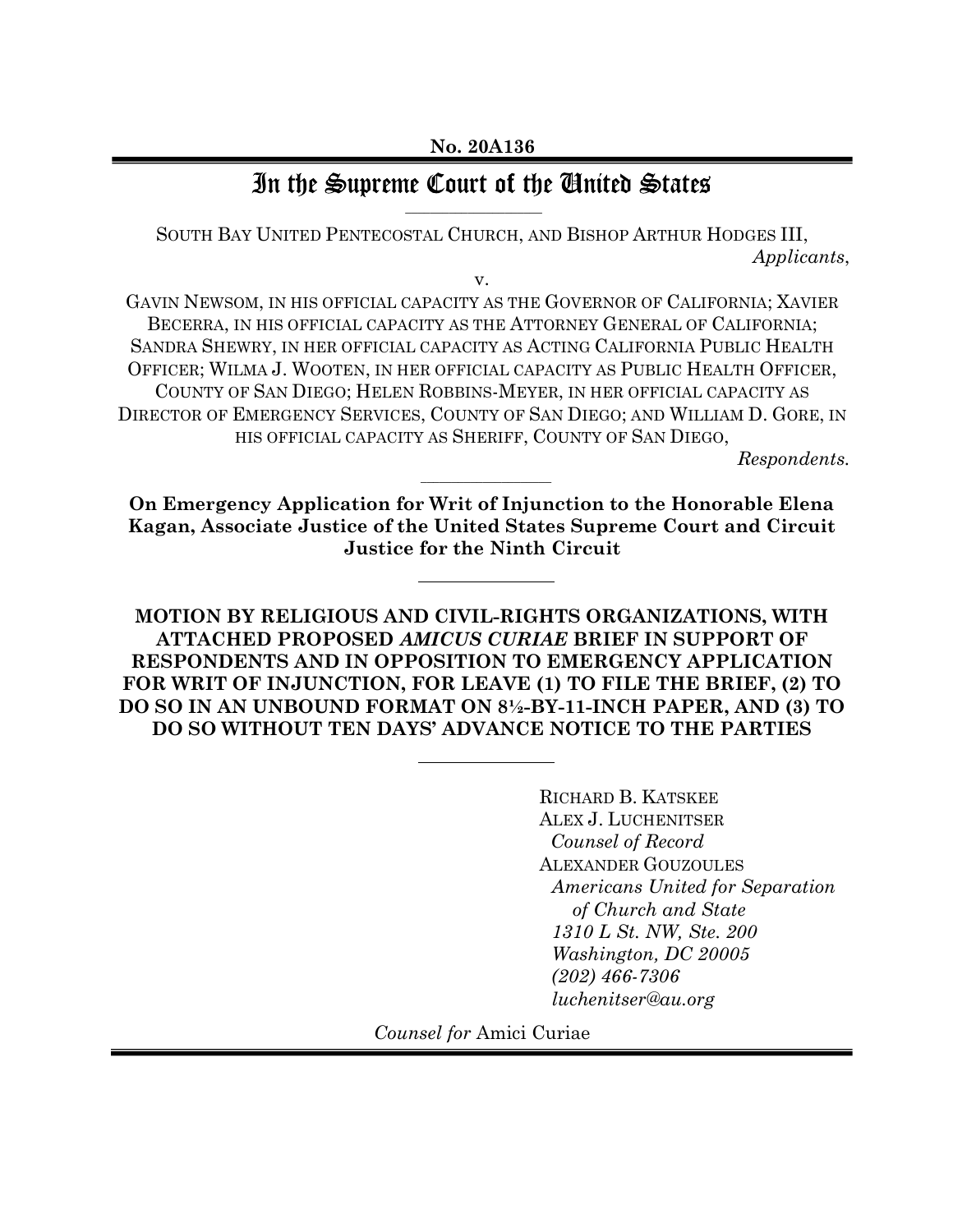### MOTION FOR LEAVE (1) TO FILE AMICUS CURIAE BRIEF OF RELIGIOUS AND CIVIL-RIGHTS ORGANIZATIONS IN SUPPORT OF RESPONDENTS AND IN OPPOSITION TO EMERGENCY APPLICATION FOR WRIT OF INJUNCTION, (2) TO DO SO IN AN UNBOUND FORMAT ON 8½-BY-11-INCH PAPER, AND (3) TO DO SO WITHOUT TEN DAYS' ADVANCE NOTICE TO THE PARTIES<sup>1</sup>

Movants, religious and civil-rights organizations that share a commitment to preserving the constitutional principles of religious freedom and the separation of religion and government, respectfully request leave of the Court to (1) file the attached amicus curiae brief in support of respondents and in opposition to applicants' emergency application for a writ of injunction, (2) file the brief in an unbound format on  $8\frac{1}{2}$ -by-11-inch paper, and (3) file the brief without ten days' advance notice to the parties.

#### Positions of the Parties

Applicants, as of this writing, have not informed *amici* of any position that they may have on this motion, though they did agree not to object to a similar motion that amici had planned to file in response to an earlier version of this application that was apparently submitted last month but not docketed. Respondents consent to this motion.

#### Identities of Amici; Rule 29.6 Statement

All the proposed amici are nonprofit organizations that have no parent corporations and that are not owned, in whole or in part, by any publicly held corporation. The proposed amici are:

<sup>&</sup>lt;sup>1</sup> No counsel for a party authored this motion or the proposed *amicus* brief in whole or in part, and no person other than *amici*, their members, or their counsel made a monetary contribution to fund the motion's or brief's preparation or submission.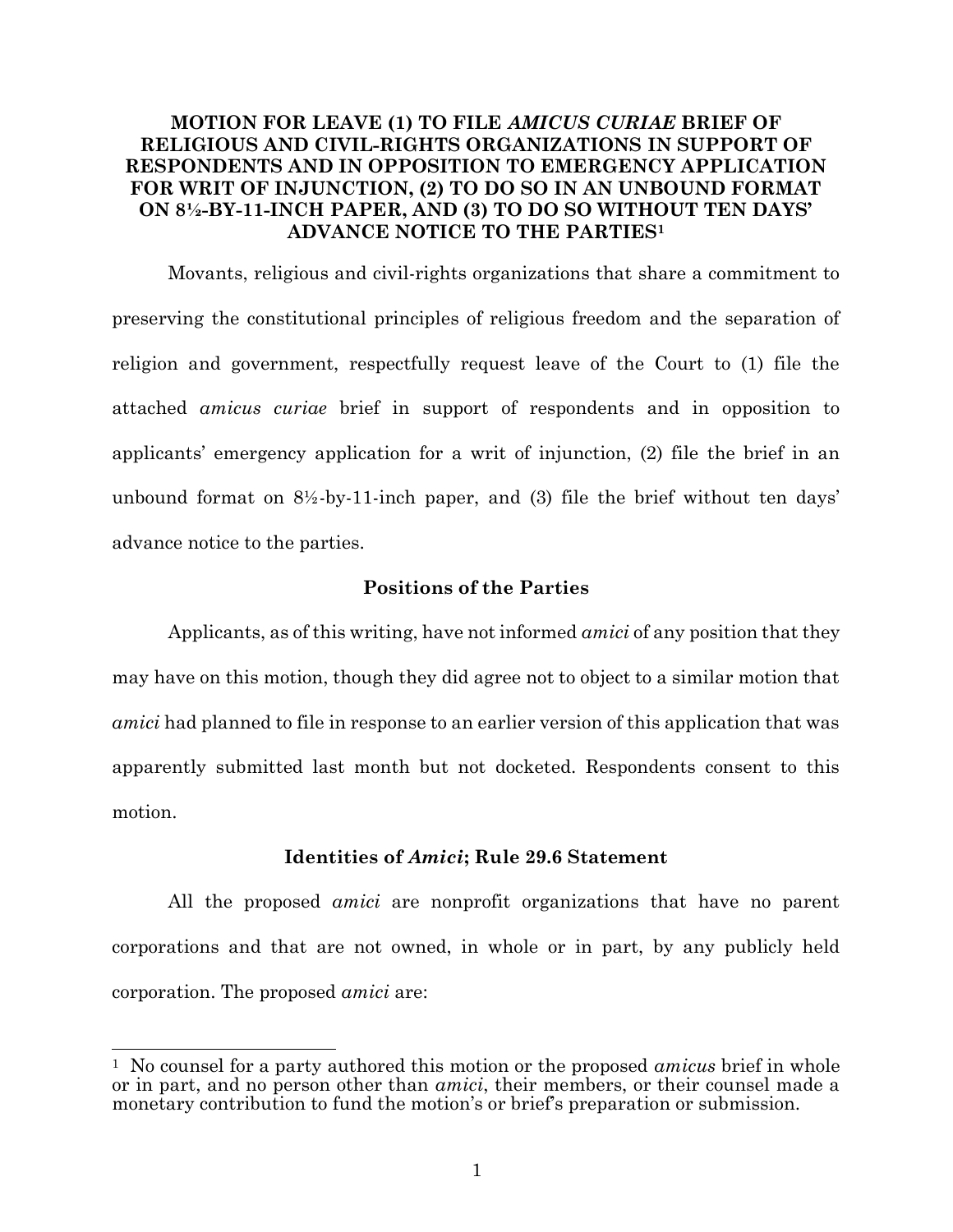- Americans United for Separation of Church and State.
- ADL (Anti-Defamation League).
- Bend the Arc: A Jewish Partnership for Justice.
- Central Conference of American Rabbis.
- Covenant Network of Presbyterians.
- Disciples Center for Public Witness.
- Disciples Justice Action Network.
- Equal Partners in Faith.
- General Synod of the United Church of Christ.
- Interfaith Alliance Foundation.
- Methodist Federation for Social Action.
- National Council of the Churches of Christ in the USA.
- Reconstructionist Rabbinical Association.
- Union for Reform Judaism.

### Interests of Amici; Summary of Brief<sup>2</sup>

Applicants contend that application of California's COVID-19-related publichealth restrictions to their religious gatherings violates the Free Exercise Clause of the First Amendment to the U.S. Constitution. The proposed brief would bring to the Court's attention the perspectives of other religious institutions and clergy on the matter.

<sup>&</sup>lt;sup>2</sup> This brief is substantially similar to the brief submitted by largely the same *amici* in Gish v. Newsom, No. 20A120 (docketed Jan. 8, 2021). The primary differences are in the factual discussion on pages 14 and 15.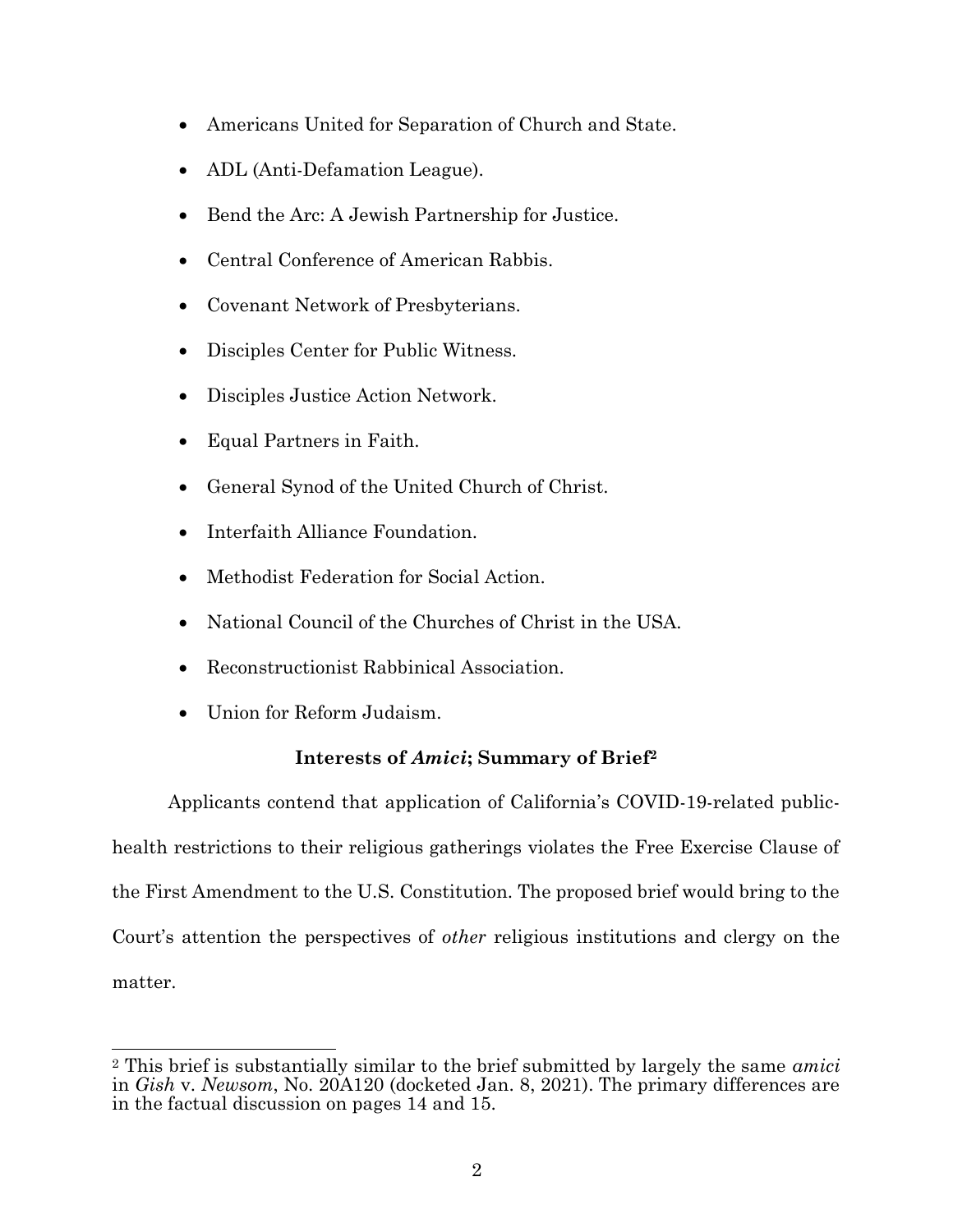The brief explains that the proposed *amici* believe that the right to worship enshrined in the Free Exercise Clause is precious, but that the Clause was never intended or originally understood to require religious exemptions from laws that protect public health or safety. The Clause was enacted not for that purpose, but to address a long history of governmental efforts to suppress particular religious groups based on disapproval of them or their beliefs. And the writings of leading Founders and early state constitutions and cases all demonstrate that the right to free exercise was not viewed during the Founding Era as overriding laws meant to ensure public safety. Extending this Court's decision in Roman Catholic Diocese of Brooklyn v. Cuomo, 141 S. Ct. 63 (2020) (per curiam), to the far different facts at issue here would be contrary to this original understanding and would improperly obstruct California's carefully tailored efforts to stanch a devastating pandemic surge that is overwhelming its healthcare system.

#### Format and Timing of Filing

Applicants' emergency application was docketed on January 26, 2021. In light of the January 29, 2021 deadline that has been set for responding to the application, there was insufficient time for the proposed amici to prepare their brief for printing and filing in booklet form, as ordinarily required by Supreme Court Rule 33.1. Nor, for the same reason, were the proposed amici able to provide the parties with ten days' notice of their intent to file the attached brief, as ordinarily required by Rule  $37.2(a)$ . But the proposed *amici* did provide notice of their intent to file the brief to the parties within hours of the application's appearance on the Court's public docket.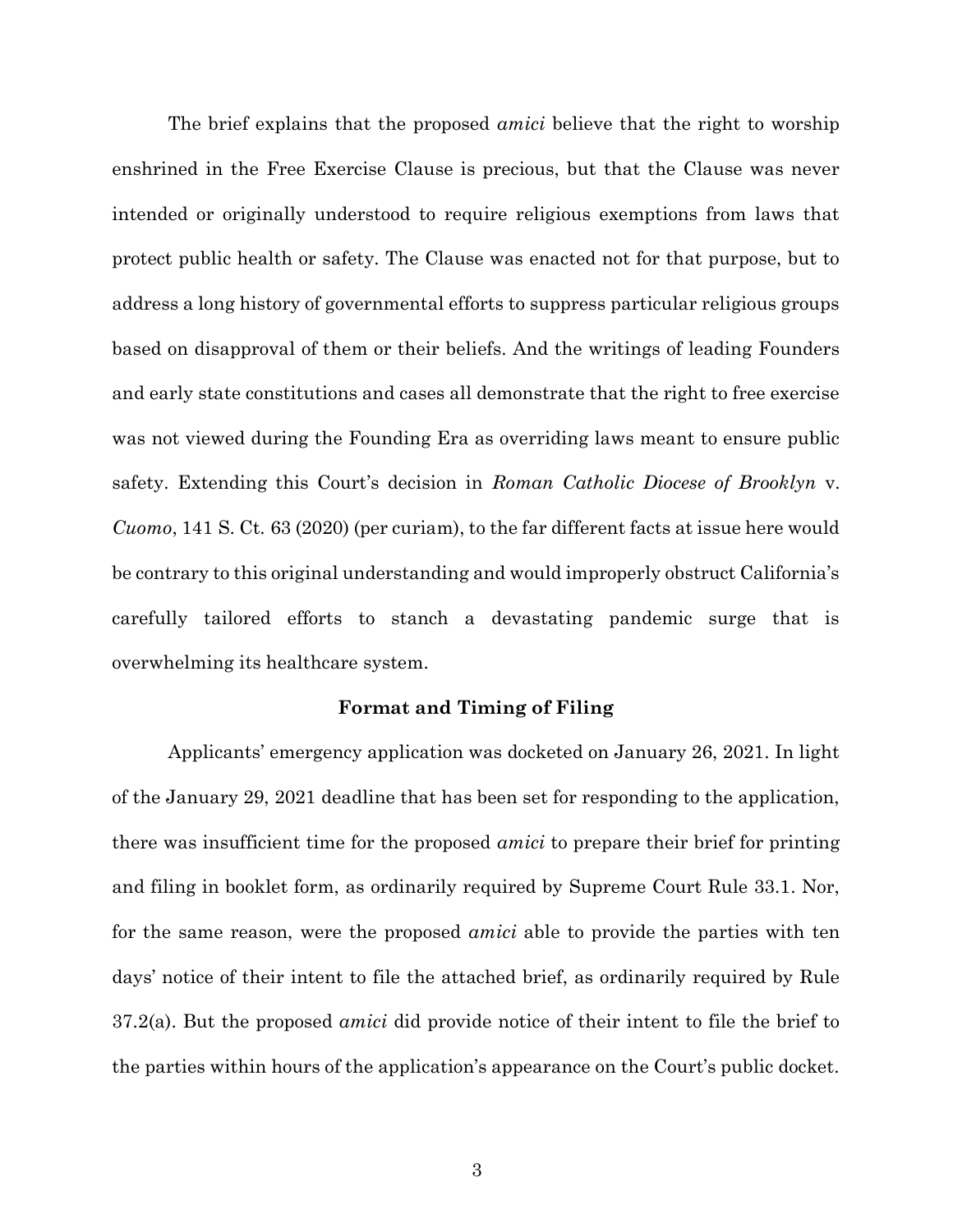\* \* \* \* \*

For the foregoing reasons, the proposed amici respectfully request that the Court grant this motion to file the attached proposed amicus brief and accept it in the format and at the time submitted.

Respectfully submitted.

Court

RICHARD B. KATSKEE ALEX J. LUCHENITSER Counsel of Record ALEXANDER GOUZOULES Americans United for Separation of Church and State 1310 L St. NW, Ste. 200 Washington, DC 20005 (202) 466-7306 luchenitser@au.org

Counsel for Amici Curiae

JANUARY 2021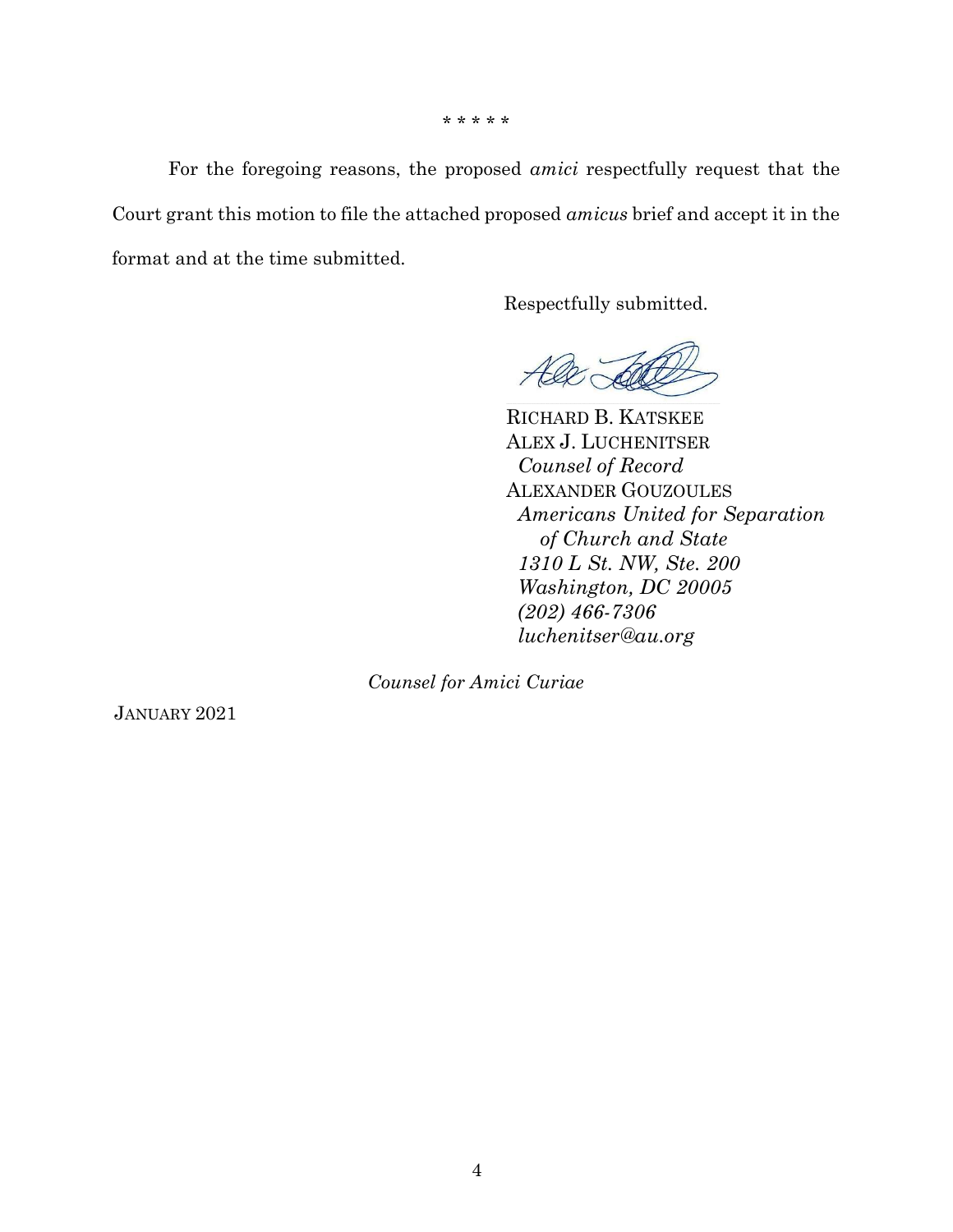# In the Supreme Court of the United States

SOUTH BAY UNITED PENTECOSTAL CHURCH, AND BISHOP ARTHUR HODGES III,

Applicants,

v.

GAVIN NEWSOM, IN HIS OFFICIAL CAPACITY AS THE GOVERNOR OF CALIFORNIA; XAVIER BECERRA, IN HIS OFFICIAL CAPACITY AS THE ATTORNEY GENERAL OF CALIFORNIA; SANDRA SHEWRY, IN HER OFFICIAL CAPACITY AS ACTING CALIFORNIA PUBLIC HEALTH OFFICER; WILMA J. WOOTEN, IN HER OFFICIAL CAPACITY AS PUBLIC HEALTH OFFICER, COUNTY OF SAN DIEGO; HELEN ROBBINS-MEYER, IN HER OFFICIAL CAPACITY AS DIRECTOR OF EMERGENCY SERVICES, COUNTY OF SAN DIEGO; AND WILLIAM D. GORE, IN HIS OFFICIAL CAPACITY AS SHERIFF, COUNTY OF SAN DIEGO,

Respondents.

On Emergency Application for Writ of Injunction to the Honorable Elena Kagan, Associate Justice of the United States Supreme Court and Circuit Justice for the Ninth Circuit

BRIEF OF RELIGIOUS AND CIVIL-RIGHTS ORGANIZATIONS AS AMICI CURIAE IN SUPPORT OF RESPONDENTS AND IN OPPOSITION TO EMERGENCY APPLICATION FOR WRIT OF INJUNCTION

> RICHARD B. KATSKEE ALEX J. LUCHENITSER Counsel of Record ALEXANDER GOUZOULES Americans United for Separation of Church and State 1310 L St. NW, Ste. 200 Washington, DC 20005 (202) 466-7306 luchenitser@au.org

Counsel for Amici Curiae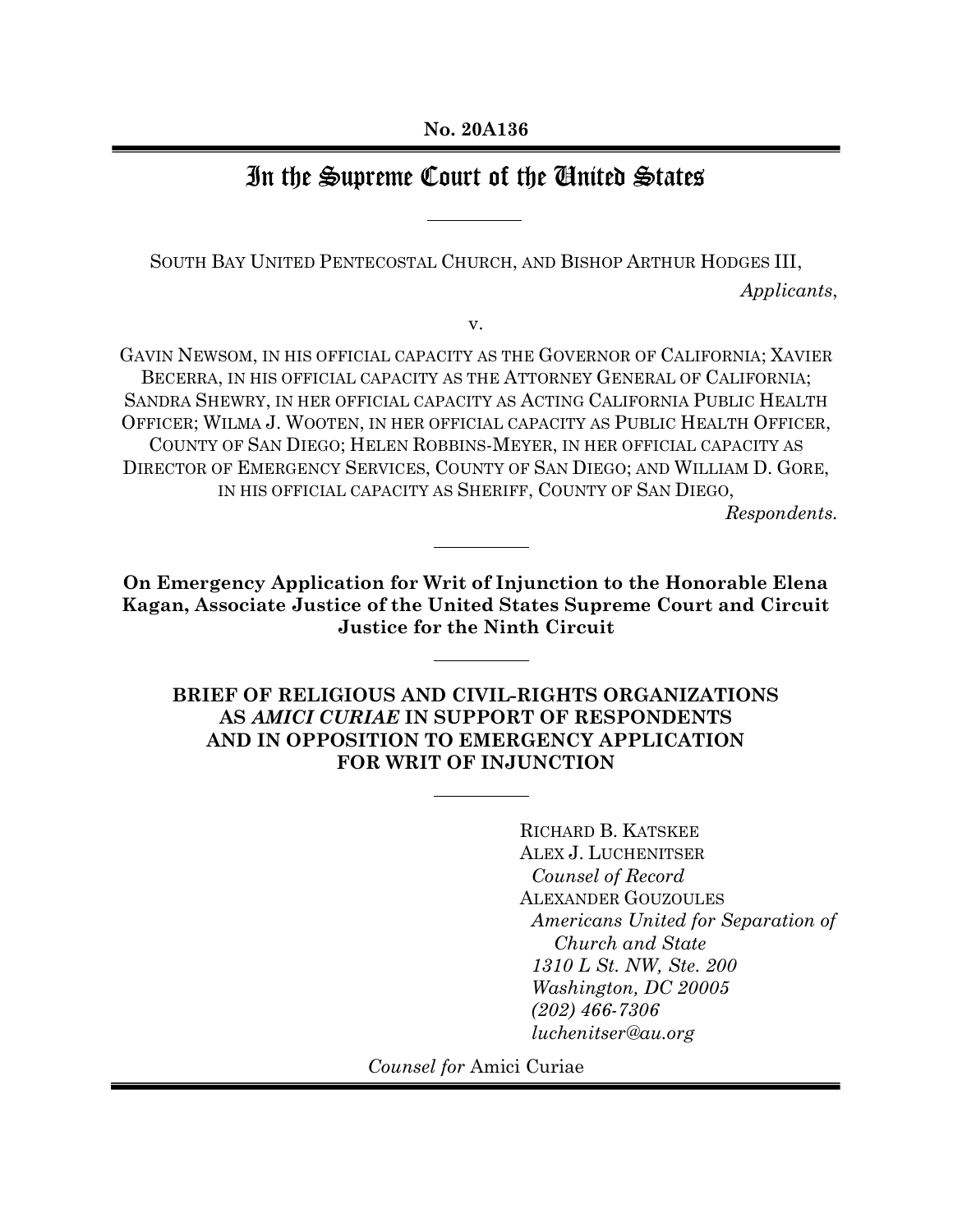### TABLE OF CONTENTS

| Page                                                                                                                                                    |  |
|---------------------------------------------------------------------------------------------------------------------------------------------------------|--|
|                                                                                                                                                         |  |
|                                                                                                                                                         |  |
|                                                                                                                                                         |  |
|                                                                                                                                                         |  |
| A. The Free Exercise Clause was neither intended nor originally understood<br>to require exemptions from laws that protect the health and safety of the |  |
|                                                                                                                                                         |  |
|                                                                                                                                                         |  |
| B. The Free Exercise Clause does not mandate a religious exemption from                                                                                 |  |
|                                                                                                                                                         |  |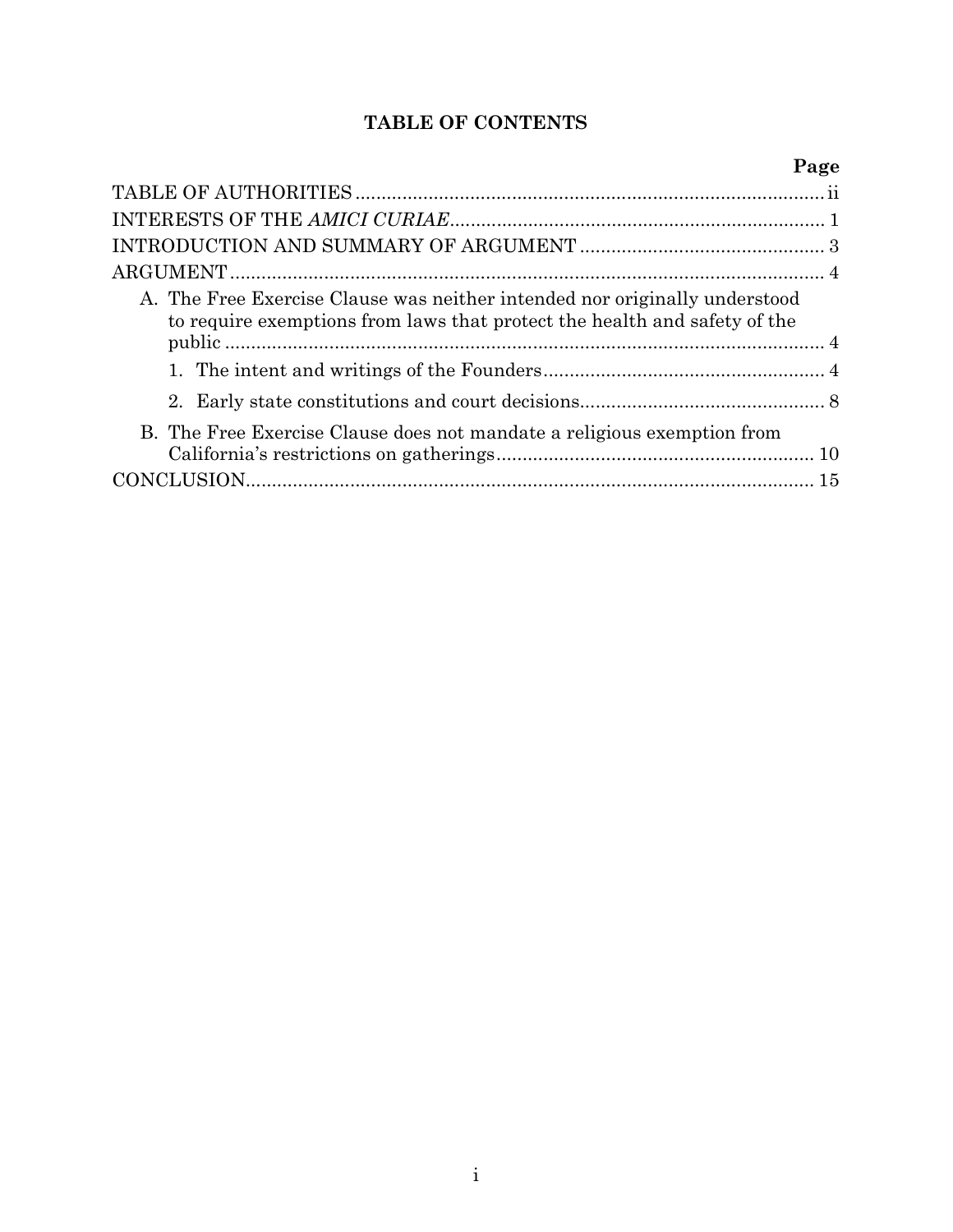# TABLE OF AUTHORITIES

# **CASES**

| Agudath Israel of America v. Cuomo,                                  |
|----------------------------------------------------------------------|
| American Legion v. American Humanist Association,                    |
| Application of President & Directors<br>of Georgetown College, Inc., |
| Bowen v. Roy,                                                        |
| Calvary Chapel Dayton Valley v. Sisolak,                             |
| Church of the Lukumi Babalu Aye, Inc. v. City of Hialeah,            |
| City of Boerne v. Flores,                                            |
| Communist Party of U.S. v. Subversive Activities Control Board,      |
| District of Columbia v. Heller,                                      |
| Donahoe v. Richards,                                                 |
| <i>Engel v. Vitale,</i>                                              |
| Everson v. Board of Education,                                       |
| Gish v. Newsom,                                                      |
| Hannibal & St. Joseph R.R. Co. v. Husen,                             |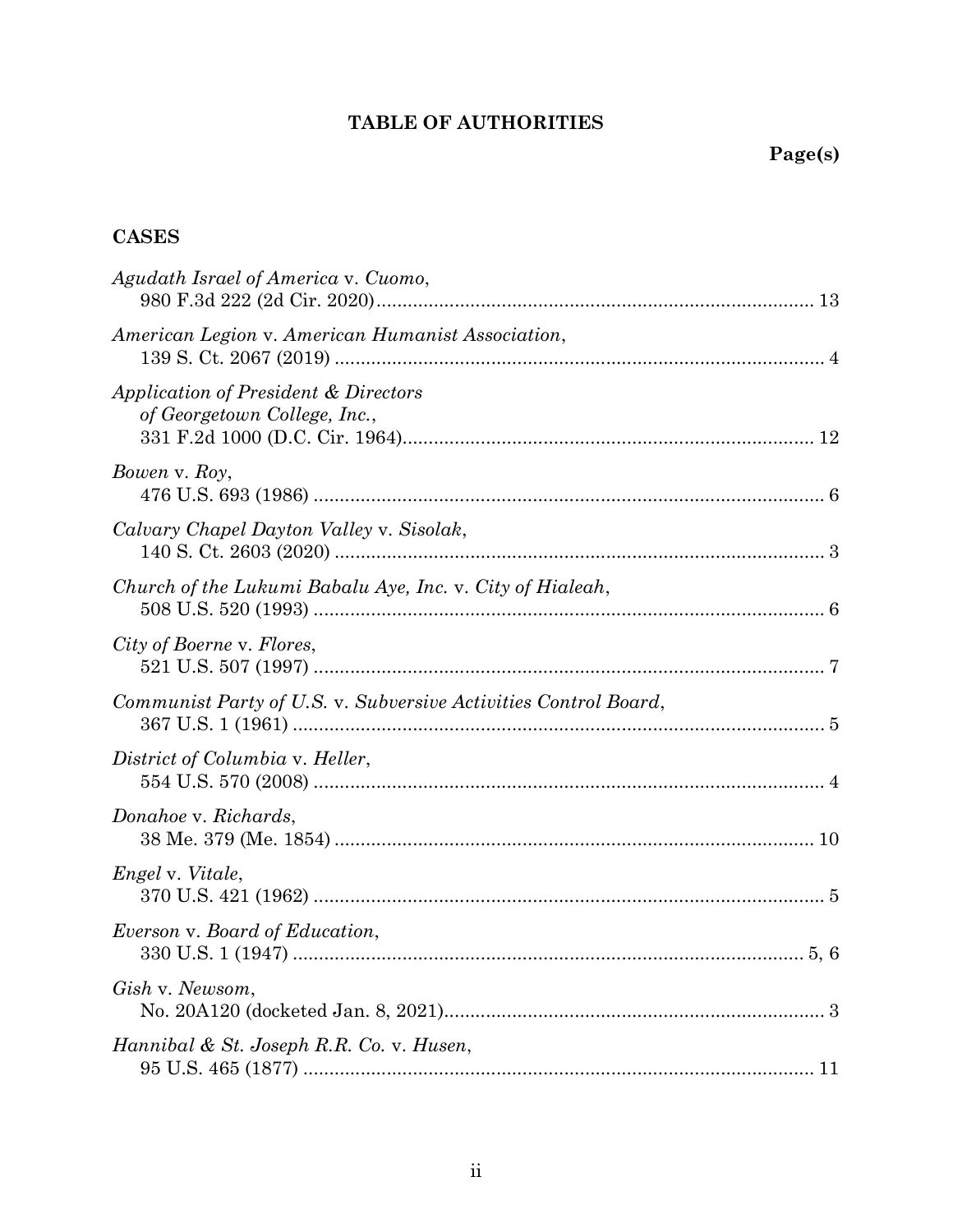# TABLE OF AUTHORITIES—continued

# Page(s)

| Jacobson v. Massachusetts,                                      |
|-----------------------------------------------------------------|
| Larkin v. Grendel's Den, Inc.,                                  |
| Lyng v. Northwest Indian Cemetery Protective Association,       |
| Masterpiece Cakeshop, Ltd. v. Colorado Civil Rights Commission, |
| McDonald v. City of Chicago,                                    |
| Our Lady of Guadalupe School v. Morrissey-Berru,                |
| Phillips v. Gratz,                                              |
| Prince v. Massachusetts,                                        |
| Roman Catholic Diocese of Brooklyn v. Cuomo,                    |
| Sherbert v. Verner,                                             |
| South Bay United Pentecostal Church v. Newsom,                  |
| Town of Greece v. Galloway,                                     |
| Trinity Lutheran Church of Columbia, Inc. v. Comer,             |
| Wisconsin v. Yoder,                                             |
| Wright v. DeWitt School District No. 1,                         |
| <b>CONSTITUTIONS AND STATUTES</b>                               |
| $\overline{1}$ $\overline{0}$ $\overline{0}$ $\overline{1}$     |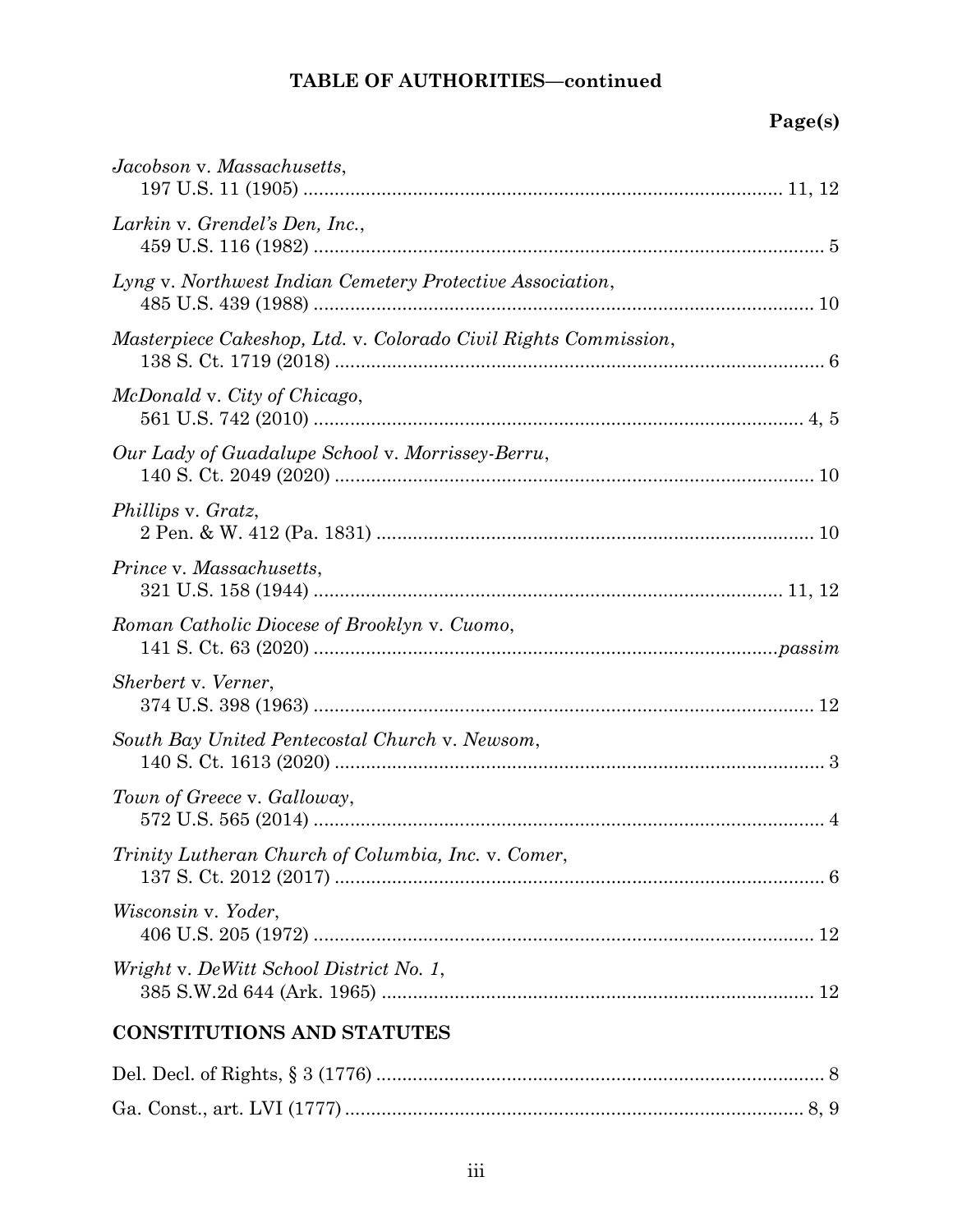# TABLE OF AUTHORITIES—continued

# Page(s)

# MISCELLANEOUS

| William Booth, <i>Boris Johnson Says British Coronavirus Variant May</i><br>Be More Deadly, Wash. Post (Jan. 22, 2021),       |
|-------------------------------------------------------------------------------------------------------------------------------|
| Blueprint for a Safer Economy, COVID19.CA.GOV (updated Jan. 26,                                                               |
| Gerard V. Bradley, <i>Beguiled: Free Exercise Exemptions and the Siren</i>                                                    |
| Stefanie Dazio, In Ambulances, an Unseen, Unwelcome Passenger:                                                                |
| Carl H. Esbeck, Protestant Dissent and the Virginia Disestablishment,                                                         |
| Matt Gutman et al., With LA Hospitals Overwhelmed by COVID-19,<br><b>EMS</b> Told Not to Transport Certain Patients, ABC News |
| Thomas Jefferson, A Bill for Establishing Religious Freedom (1779),                                                           |
| Letter from George Washington to the Society of Quakers (Oct. 1789),<br>$https://bit.ly/3lQjkxG$                              |
| Letter from James Madison to Edward Livingston (July 1822),                                                                   |
| James Madison, Memorial and Remonstrance Against Religious<br>Assessments (1785), reprinted in Everson v. Board of Education, |
| Michael W. McConnell, The Origins and Historical Understanding of                                                             |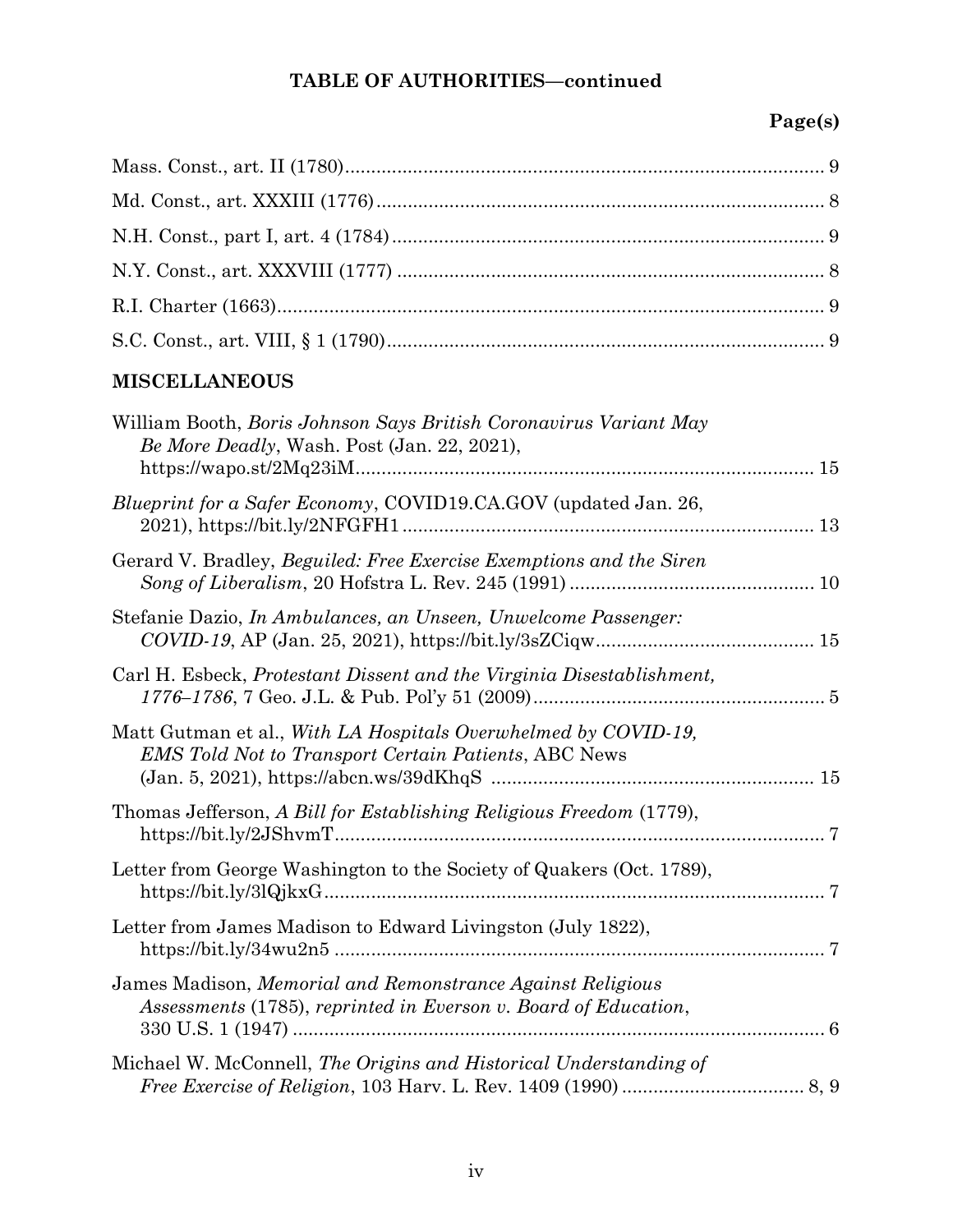# TABLE OF AUTHORITIES—continued

# Page(s)

| Alexandra Meeks et al., 'Human Disaster' Unfolding in LA Will Get                                                                      |  |
|----------------------------------------------------------------------------------------------------------------------------------------|--|
| Vincent Phillip Muñoz, The Original Meaning of the Free Exercise<br>Clause: The Evidence from the First Congress, 31 Harv. J.L. & Pub. |  |
| <i>Tracking COVID-19 in California, COVID19.CA.GOV</i> (updated Jan.                                                                   |  |
| Ellis M. West, The Case Against a Right to Religion-Based Exemptions,                                                                  |  |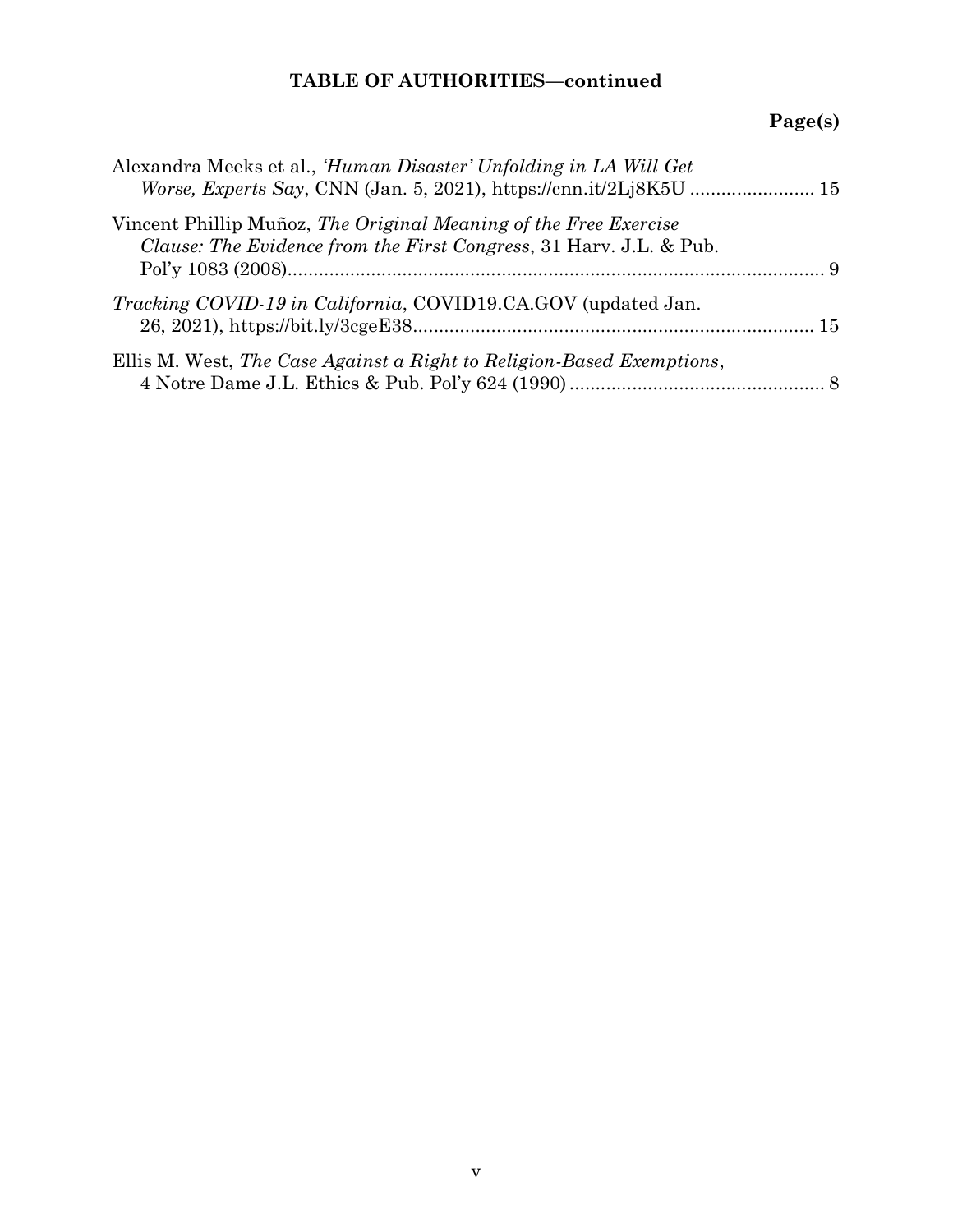### BRIEF OF RELIGIOUS AND CIVIL-RIGHTS ORGANIZATIONS AS AMICI CURIAE IN SUPPORT OF RESPONDENTS AND IN OPPOSITION TO EMERGENCY APPLICATION FOR WRIT OF INJUNCTION

#### INTERESTS OF THE AMICI CURIAE<sup>1</sup>

Amici are religious and civil-rights organizations that share a commitment to preserving the constitutional principles of religious freedom and the separation of religion and government. They believe that the right to worship freely is precious, but that it was never intended to override protections for people's safety and should not be misused to do so during the devastating pandemic that our nation now faces.

Amici include religious organizations that recommend against holding inperson worship at this time, even when allowed under state law, as many of their constituent members (including congregations and faith leaders) recognize that doing so under current conditions is dangerous. The religious organizations among *amici* know from long experience that in-person religious services inherently entail close and sustained human interactions. The gatherings thus present substantial risks of COVID-19 transmission—not only to congregants, but also to people in the wider community. Measures that help control the pandemic now will aid religious exercise by enabling safe resumption of regular worship services sooner. Applying to religious services religion-neutral restrictions that govern all large gatherings protects the public health and respects the Constitution.

<sup>&</sup>lt;sup>1</sup> No counsel for a party authored this brief in whole or in part, and no person other than amici, their members, or their counsel made a monetary contribution to fund the brief's preparation or submission. This brief has been submitted with a motion for leave to file it.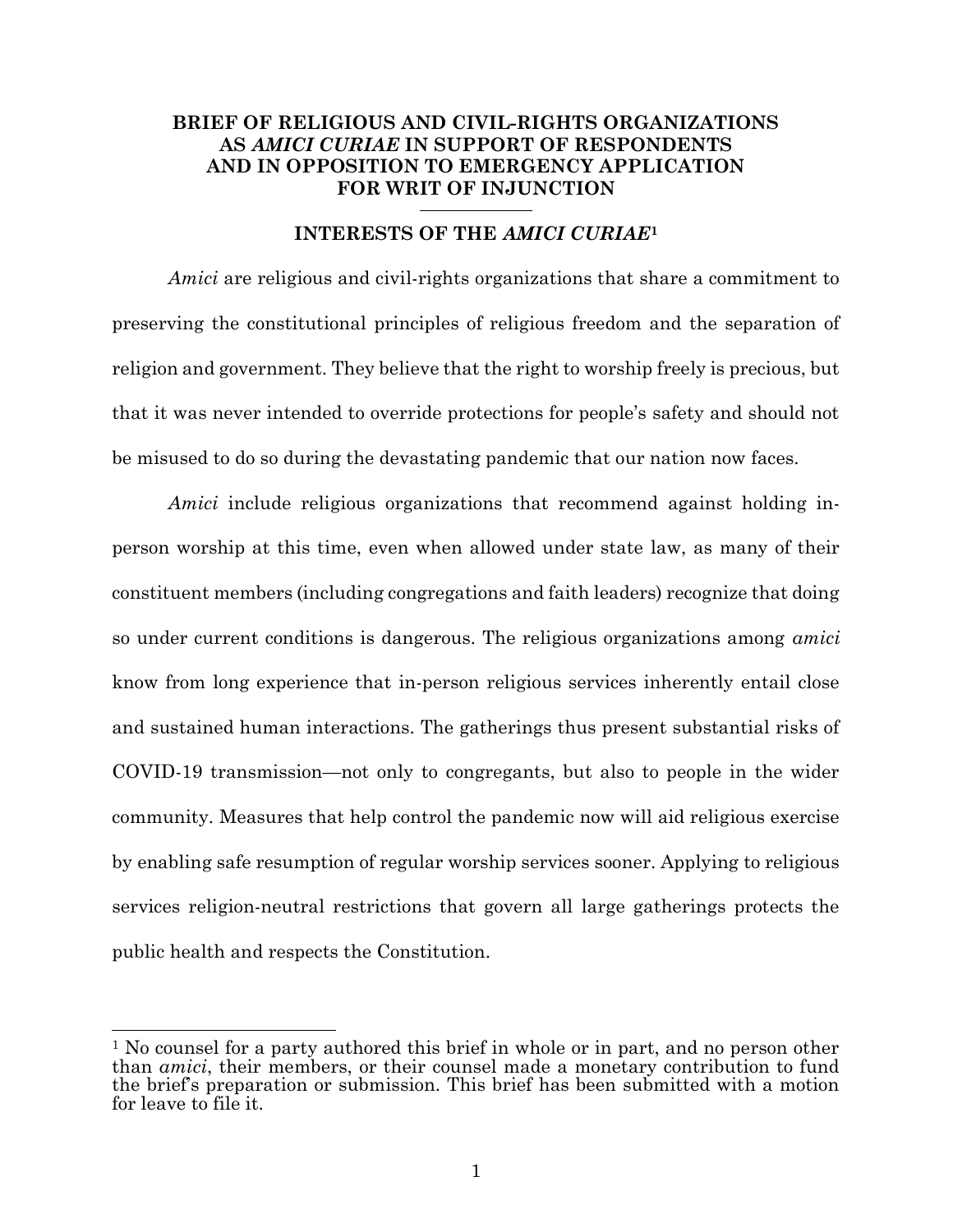The amici are:

- Americans United for Separation of Church and State.
- ADL (Anti-Defamation League).
- Bend the Arc: A Jewish Partnership for Justice.
- Central Conference of American Rabbis.
- Covenant Network of Presbyterians.
- Disciples Center for Public Witness.
- Disciples Justice Action Network.
- Equal Partners in Faith.
- General Synod of the United Church of Christ.
- Interfaith Alliance Foundation.
- Methodist Federation for Social Action.
- National Council of the Churches of Christ in the USA.
- Reconstructionist Rabbinical Association.
- Union for Reform Judaism.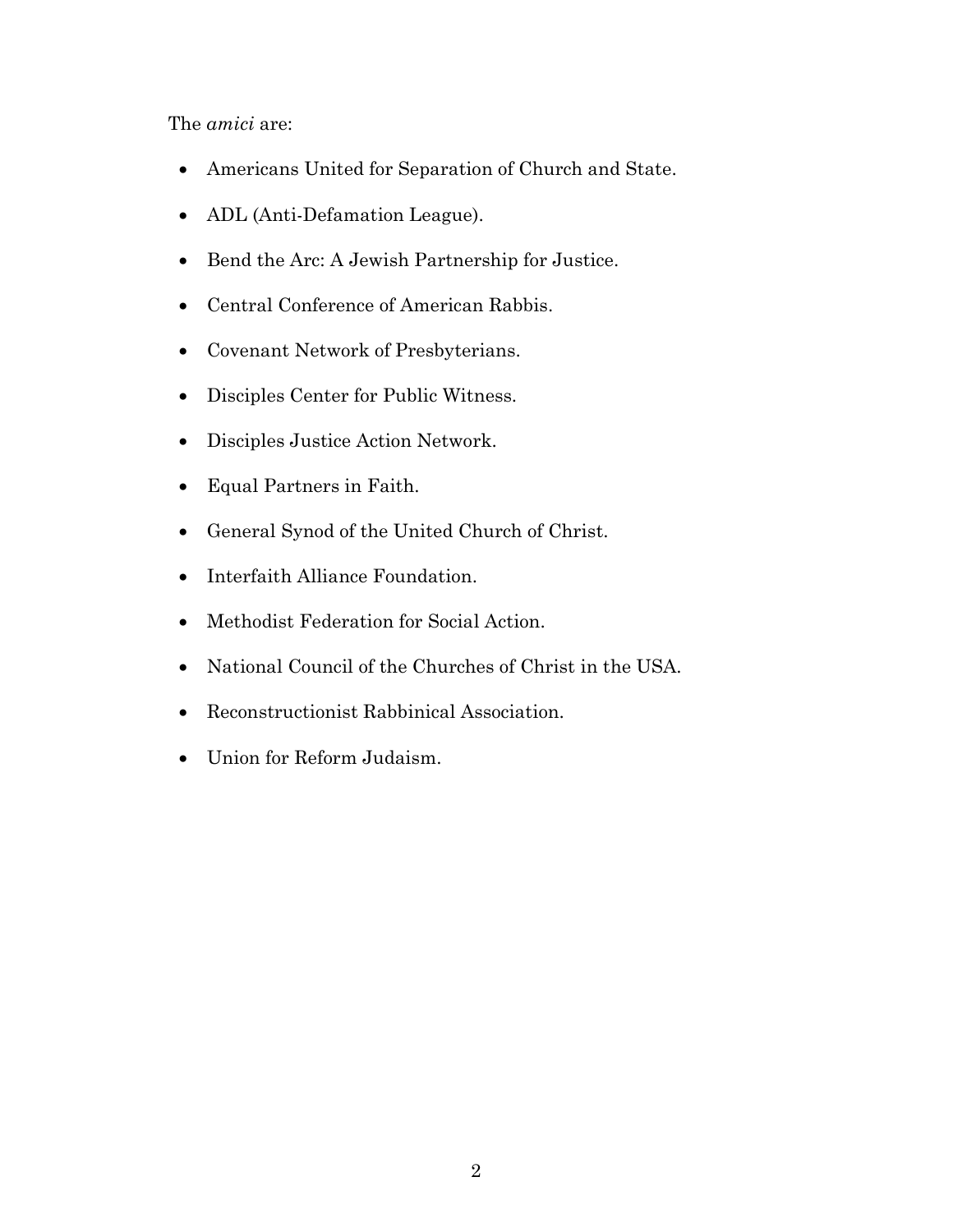#### INTRODUCTION AND SUMMARY OF ARGUMENT<sup>2</sup>

In the midst of a surging pandemic, the application presents the question whether the Court should enjoin public-health restrictions that apply throughout our country's most populous state rather than—as was the case in Roman Catholic Diocese of Brooklyn v. Cuomo—ones that temporarily applied in a few targeted neighborhoods. See 141 S. Ct. 63, 68 (2020) (per curiam). In adjudicating this weighty question, the Court should consider what history tells about the original intent and understanding of the Free Exercise Clause with respect to measures designed to protect public health and safety. The pertinent history was neither considered in the opinions in Diocese of Brooklyn nor addressed in the opinions in the first two cases presenting the Court with free-exercise objections to pandemic-related restrictions, South Bay United Pentecostal Church v. Newsom, 140 S. Ct. 1613 (2020), and Calvary Chapel Dayton Valley v. Sisolak, 140 S. Ct. 2603 (2020). And very little attention has been devoted to history in the party and amicus briefs submitted in any of the cases that this Court has adjudicated on this issue.

Amici therefore present the pertinent history, which demonstrates that the Free Exercise Clause was never intended or originally understood to require religious exemptions from laws that protect public health or safety. The Clause was enacted not for that purpose, but to address a long history of governmental efforts to suppress particular religious groups based on disapproval of them or their beliefs. And the

<sup>&</sup>lt;sup>2</sup> This brief is substantially similar to the brief submitted by largely the same *amici* in Gish v. Newsom, No. 20A120 (docketed Jan. 8, 2021). The primary differences are in the factual discussion on pages 14 and 15.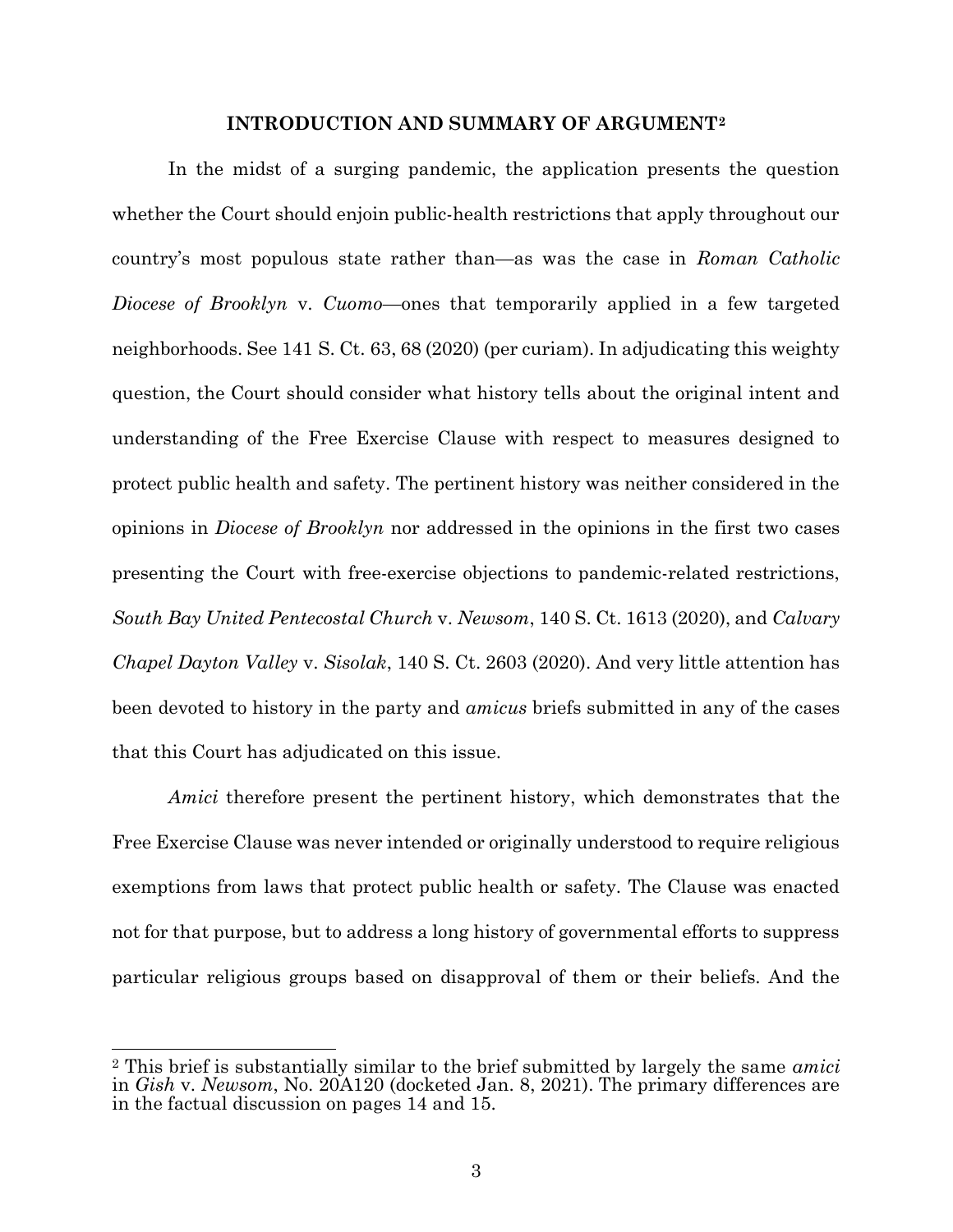writings of leading Founders and early state constitutions and cases all demonstrate that the right to free exercise was not viewed during the Founding Era as overriding laws meant to ensure public safety.

In view of that history, this Court should not extend *Diocese of Brooklyn* to the quite different situation here. For in that case, the Court concluded that official statements evinced animus toward a particular religious group, that New York treated places of worship especially harshly, that New York's rules effectively barred many congregants from attending services even though the plaintiff houses of worship had voluntarily been following particularly strict safety protocols, and that New York had not presented good reasons for the classifications it drew or demonstrated that the challenged restrictions were necessary to protect the public health. See 141 S. Ct. at 66–68. None of these things are true here. The application for an emergency injunction should be denied.

#### ARGUMENT

#### A. The Free Exercise Clause was neither intended nor originally understood to require exemptions from laws that protect the health and safety of the public.

1. The intent and writings of the Founders.

In its recent jurisprudence, this Court has looked to "history for guidance" when determining the meaning of provisions of the Bill of Rights. Am. Legion v. Am. Humanist Ass'n, 139 S. Ct. 2067, 2087 (2019) (plurality opinion); see also, e.g., Town of Greece v. Galloway, 572 U.S. 565, 577 (2014); McDonald v. City of Chicago, 561 U.S. 742, 768 (2010). In District of Columbia v. Heller, 554 U.S. 570, 598 (2008), for example, the Court considered "the history that the founding generation knew" in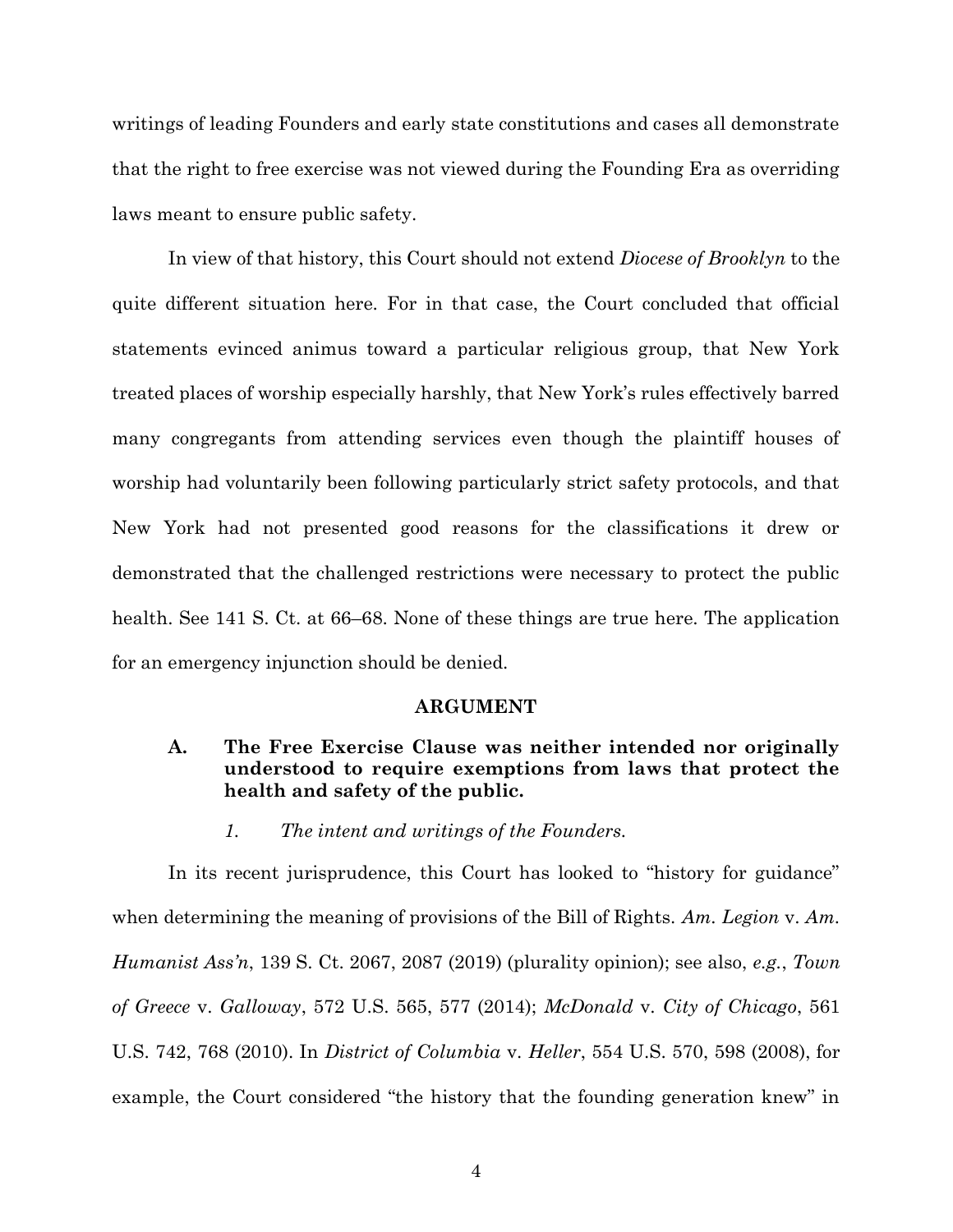concluding that the Second Amendment's preface is consistent with an individual right to bear arms. The Court explained that "the way tyrants had eliminated a militia" in England informed "the purpose for which the right was codified: to prevent elimination of the militia." Id. at 598–599; see also McDonald, 561 U.S. at 768.

Similarly, both Religion Clauses of the First Amendment were informed by the history of European and colonial religious persecution. For the Founders of our Nation well knew that the "centuries immediately before and contemporaneous with the colonization of America had been filled with turmoil, civil strife, and persecutions, generated in large part by established sects determined to maintain their absolute political and religious supremacy." Everson v. Bd. of Educ., 330 U.S. 1, 8–9 (1947); see also Engel v. Vitale, 370 U.S. 421, 432–433 (1962); Larkin v. Grendel's Den, Inc., 459 U.S. 116, 127 n.10 (1982). During the seventeenth and eighteenth centuries, Catholics and Puritans in England were subjected to laws enacted to "destroy dissenting religious sects and force all the people of England to become regular attendants at [the] established church." Communist Party of U.S. v. Subversive Activities Control Bd., 367 U.S. 1, 149 (1961) (Black, J., dissenting). Emigration to colonial America was spurred by these religious conflicts and persecutions. See Carl H. Esbeck, Protestant Dissent and the Virginia Disestablishment, 1776–1786, 7 Geo. J.L. & Pub. Pol'y 51, 57 (2009). Yet some colonists then came to engage in similar practices themselves, using political authority to impose their own preferred beliefs and religious institutions at the expense of other denominations. See Everson, 330 U.S. at 9–10.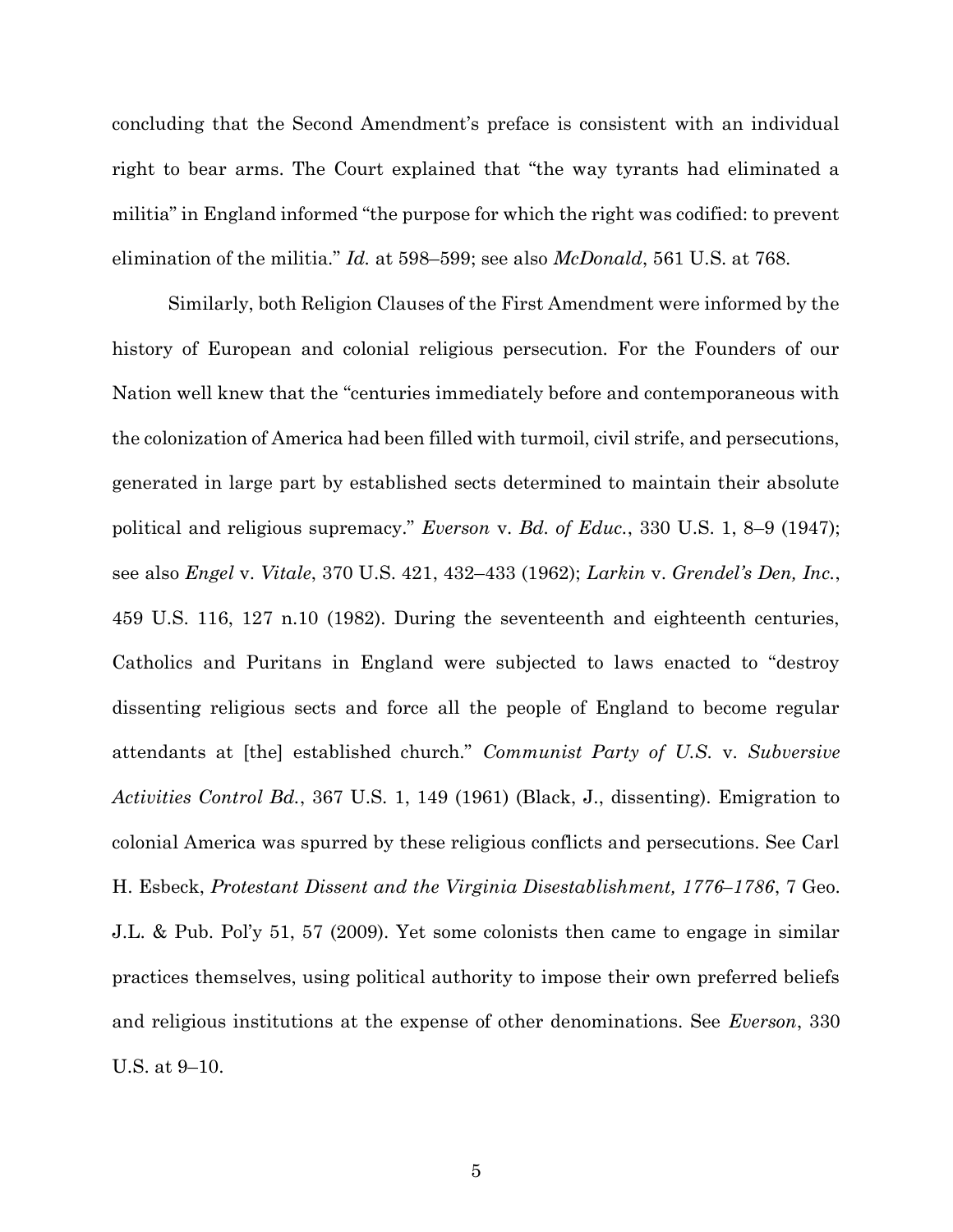These "historical instances of religious persecution and intolerance \* \* \* gave concern to those who drafted the Free Exercise Clause" (Bowen v. Roy, 476 U.S. 693, 703 (1986)), including, notably, James Madison, the primary architect of the First Amendment (Everson, 330 U.S. at 13). As Madison explained, "[t]orrents of blood ha<sup>[d]</sup> been spilt in the old world, by vain attempts of the secular arm to extinguish Religious discord, by proscribing all difference in Religious opinions." *Memorial and* Remonstrance Against Religious Assessments (1785), reprinted in Everson, 330 U.S. at 69 (appendix to dissent of Rutledge, J.). In contrast, posited Madison, the "relaxation of narrow and rigorous policy" with respect to religion had proved to be the "true remedy" in America. Ibid.

Accordingly, those who drafted the First Amendment sought to ensure (see Everson, 330 U.S. at 13) that government would, as Madison put it, be prevented from "proscribing all difference in Religious opinion" (Memorial and Remonstrance, reprinted in Everson, 330 U.S. at 69). Thus, this Court has recognized the Free Exercise Clause to forbid governmental actions that have "as their object the suppression of religion" (Church of the Lukumi Babalu Aye, Inc. v. City of Hialeah, 508 U.S. 520, 542 (1993)), that evince "hostility toward \* \* \* sincere religious beliefs" (Masterpiece Cakeshop, Ltd. v. Colo. Civil Rights Comm'n, 138 S. Ct. 1719, 1729  $(2018)$ ), or that "impose special disabilities on the basis of religious status" (*Trinity* Lutheran Church of Columbia, Inc. v. Comer, 137 S. Ct. 2012, 2021 (2017) (quoting Lukumi, 508 U.S. at 533) (alterations omitted)).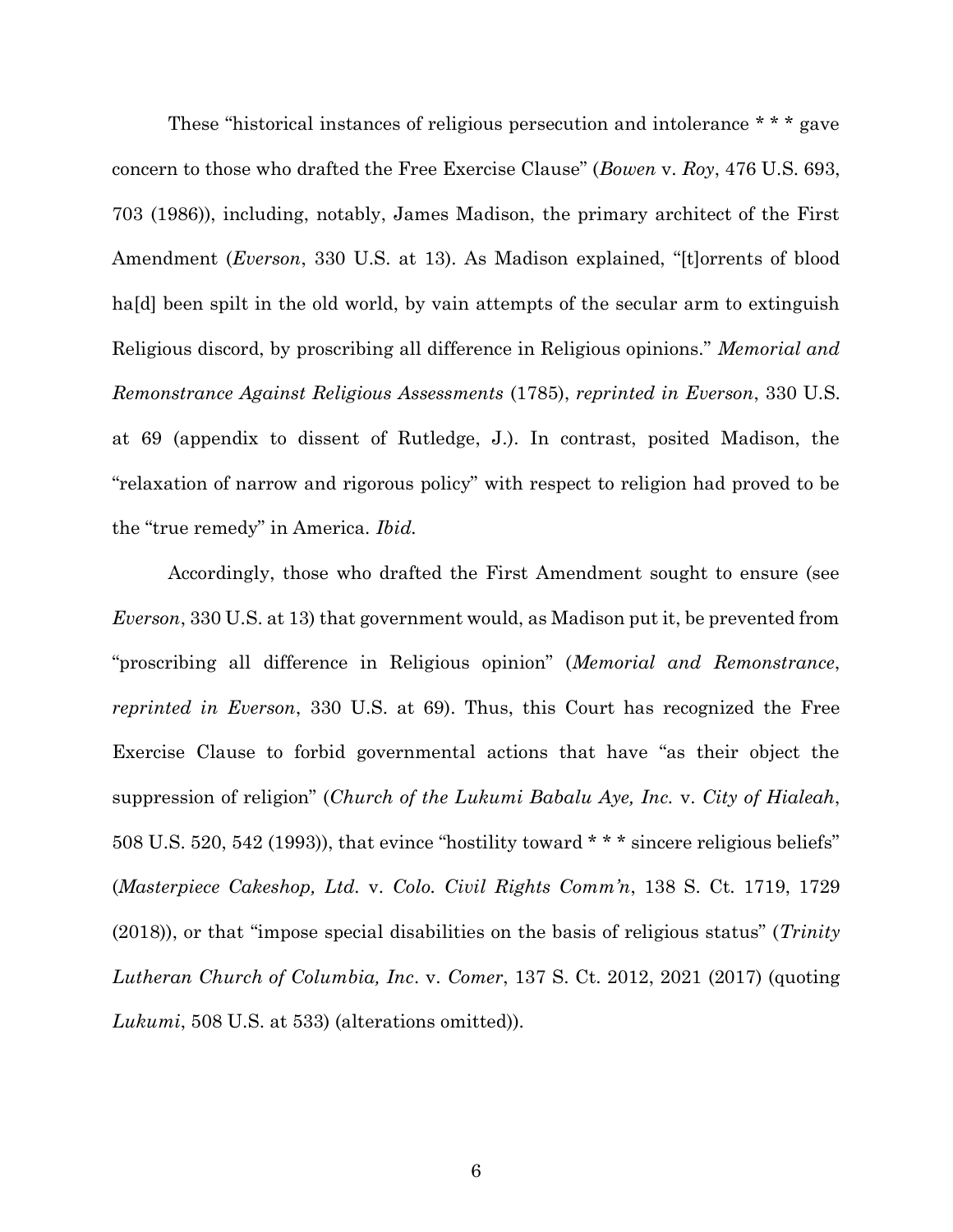But while the Free Exercise Clause was intended to prohibit governmental disfavor or targeting of particular faiths, it was not originally understood to mandate exemptions from laws that protect public safety or health. For example, though Madison believed that the right to practice one's religion freely was of utmost importance, he cautioned that it should not be construed to "trespass on private rights or the public peace." Letter from James Madison to Edward Livingston (July 1822), https://bit.ly/34wu2n5.

So too, it is "quite clear that Jefferson did not" endorse a "broad principle of affirmative accommodation" for religious objections against laws that secure public safety. See City of Boerne v. Flores, 521 U.S. 507, 542 (1997) (Scalia, J., concurring in part). While Jefferson warned against the dangers of allowing government to "restrain the profession or propagation of [religious] principles," he believed that government might validly "interfere when [those] principles break out into overt acts against peace and good order." See Thomas Jefferson, A Bill for Establishing Religious Freedom (1779), https://bit.ly/2JShvmT.

Similarly, George Washington expressed the "wish and desire that the Laws may always be as extensively accommodated to [freedom of conscience], as a due regard for the Protection and essential Interests of the Nation may Justify, and permit." Letter from George Washington to the Society of Quakers (Oct. 1789), https://bit.ly/3lQjkxG. In other words, Washington believed that religion should be accommodated willingly and enthusiastically, but not at the expense of public safety.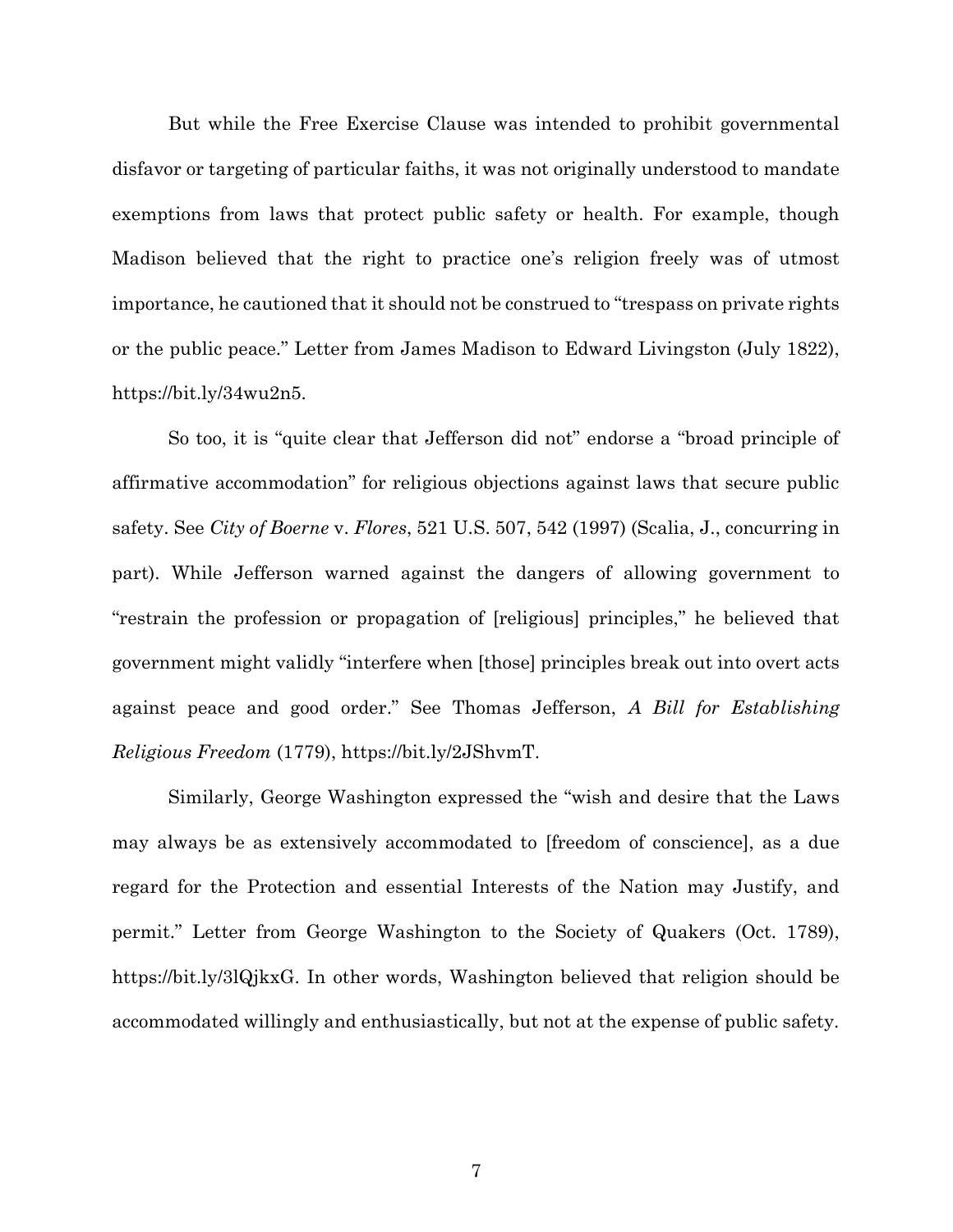Prominent religious thinkers of the day also shared as a theological commitment this same understanding that religious objectors were not entitled to exemptions from public-safety laws, as the writings of Isaac Backus and John Leland demonstrate. See Ellis M. West, The Case Against a Right to Religion-Based Exemptions, 4 Notre Dame J.L. Ethics & Pub. Pol'y 591, 630–632 (1990). They adopted and defended the views of Roger Williams, the Baptist theologian and founder of Rhode Island, who had likewise opposed the idea of an entitlement to religious exemptions from general laws protecting the peace. See ibid.

#### 2. Early state constitutions and court decisions.

Most Founding Era state constitutional analogues to the Free Exercise Clause contained caveats reflecting this basic understanding of the Framers that the right to free exercise did not override public-safety concerns. See Michael W. McConnell, The Origins and Historical Understanding of Free Exercise of Religion, 103 Harv. L. Rev. 1409, 1461–1462 (1990). For example, the free-exercise guarantee of Delaware's Declaration of Rights of 1776 included the qualifier "unless, under Colour of Religion, any Man disturb the \* \* \* Safety of Society." Del. Decl. of Rights of 1776, § 3. The freeexercise guarantee of the Maryland Constitution of 1776 contained the limitation "unless, under colour of religion, any man shall disturb the good order, peace or safety of the State, or shall infringe the laws of morality, or injure others, in their natural, civil, or religious rights." Md. Const., art. XXXIII (1776). The free-exercise clause of New York's 1777 Constitution provided that "the liberty of conscience, hereby granted, shall not be so construed as to \* \* \* justify practices inconsistent with the peace or safety of this State." N.Y. Const., art. XXXVIII (1777). The Georgia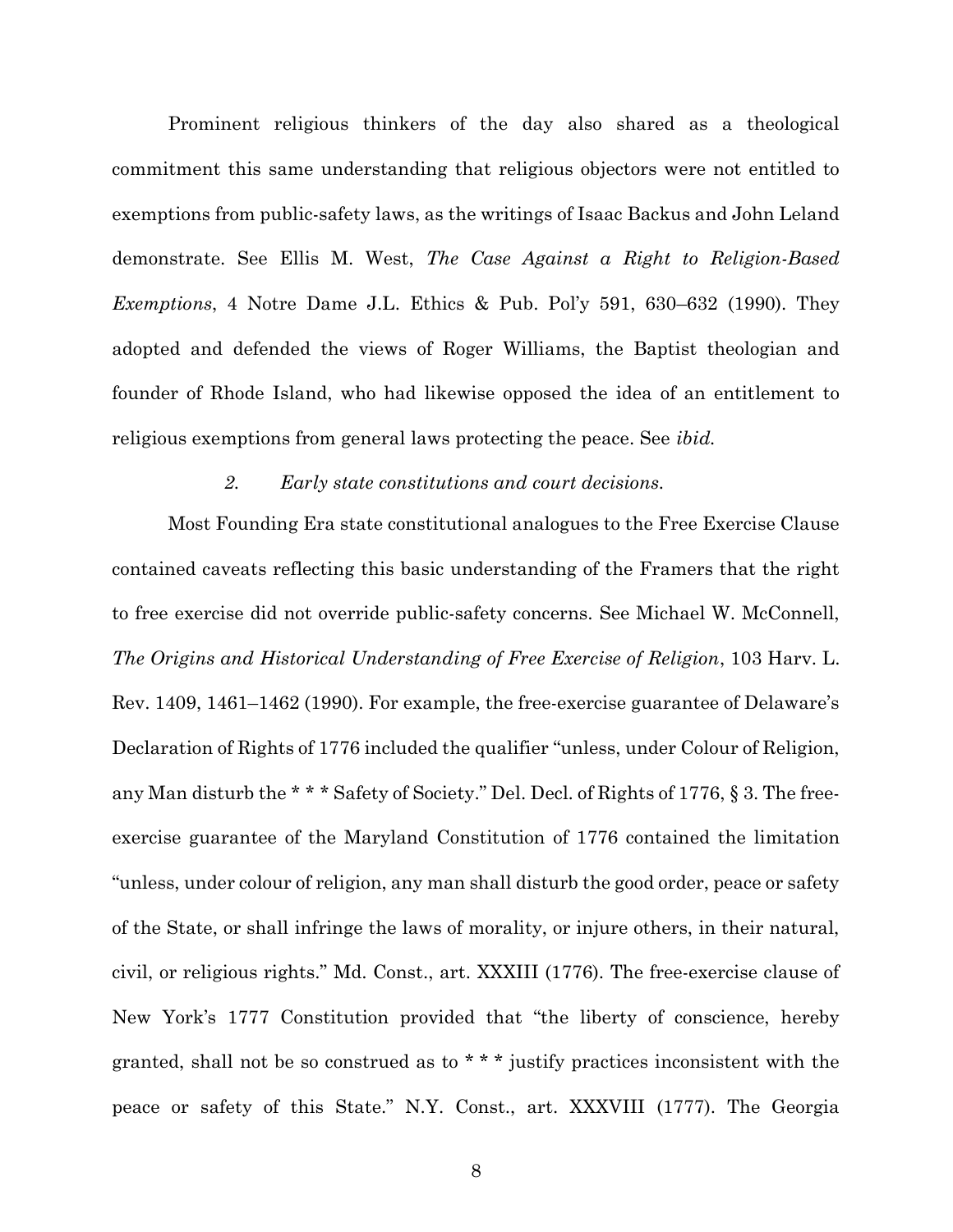Constitution of 1777 recognized that all "persons whatever shall have the free exercise of their religion; provided it be not repugnant to the peace and safety of the State." Ga. Const., art. LVI (1777). And the New Hampshire Constitution of 1784 stated that although everyone has "a natural and unalienable right to worship God according to the dictates of his own conscience," none have the right to "disturb the public peace or disturb others in their religious worship." N.H. Const., part I, art. 5 (1784); accord Mass. Const., art. II (1780); R.I. Charter (1663); S.C. Const., art. VIII, § 1 (1790).

As Professor McConnell has explained, "[t]he wording of the state provisions \* \* \* casts light on the meaning of the first amendment," "for it is reasonable to infer that those who drafted and adopted the first amendment assumed the term 'free exercise of religion' meant what it had meant in their states." McConnell, 103 Harv. L. Rev. at 1456. And that original meaning, according to Professor McConnell, was that "the free exercise right should prevail" "[w]here the rights of others are not involved" but should not override "peace and safety limitations" "necessary for the protection of others." Id. at 1462, 1464–1466.

Early state-court decisions point in the same direction. Professor Vincent Phillip Muñoz has determined that "no antebellum state court interpreted constitutional protections of religious free exercise to grant exemptions" from publicsafety laws. Vincent Phillip Muñoz, The Original Meaning of the Free Exercise Clause: The Evidence from the First Congress, 31 Harv. J.L. & Pub. Pol'y 1083, 1099 (2008)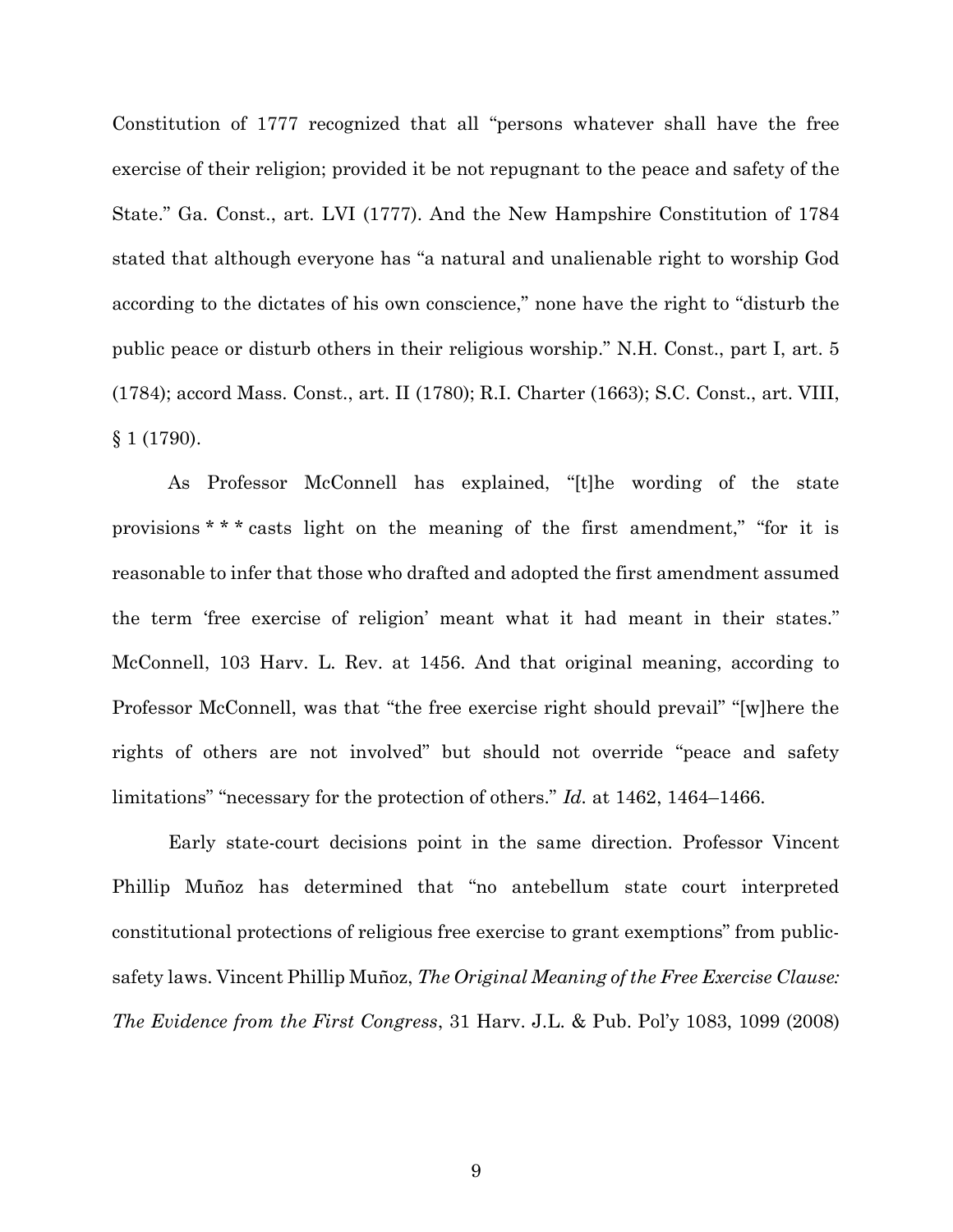(citing Gerard V. Bradley, Beguiled: Free Exercise Exemptions and the Siren Song of Liberalism, 20 Hofstra L. Rev. 245, 276–295 (1991)).

Indeed, the few early court decisions to address the issue demonstrate precisely the opposite. For instance, the Pennsylvania Supreme Court held in 1831 that while "religious scruples of persons concerned with the administration of justice[ ] will receive all the indulgence that is compatible with the business of government," respect for religious obligations "must not be suffered to interfere with the operations of that organ of the government which has more immediately to do with the protection of person[s]." Phillips v. Gratz, 2 Pen. & W. 412, 416–417 (Pa. 1831). Similarly, in 1854, the Supreme Judicial Court of Maine noted that it "is not disputed" that "society['s] \* \* \* right to interfere on the principle of self-preservation" prevails over the right to free exercise of religion. Donahoe v. Richards, 38 Me. 379, 412 (Me. 1854).

#### B. The Free Exercise Clause does not mandate a religious exemption from California's restrictions on gatherings.

This Court's traditional Free Exercise Clause jurisprudence has aligned with the Clause's original intent and understanding, by recognizing both that religious exercise is worthy of respect and accommodation and that "government simply could not operate if it were required to satisfy every citizen's religious needs and desires." Lyng v. Nw. Indian Cemetery Protective Ass'n, 485 U.S. 439, 452 (1988). Indeed, earlier this year, the Court reaffirmed that the Free Exercise Clause "does not mean that religious institutions enjoy a general immunity from secular laws." Our Lady of Guadalupe Sch. v. Morrissey-Berru, 140 S. Ct. 2049, 2060 (2020). Thus, in a series of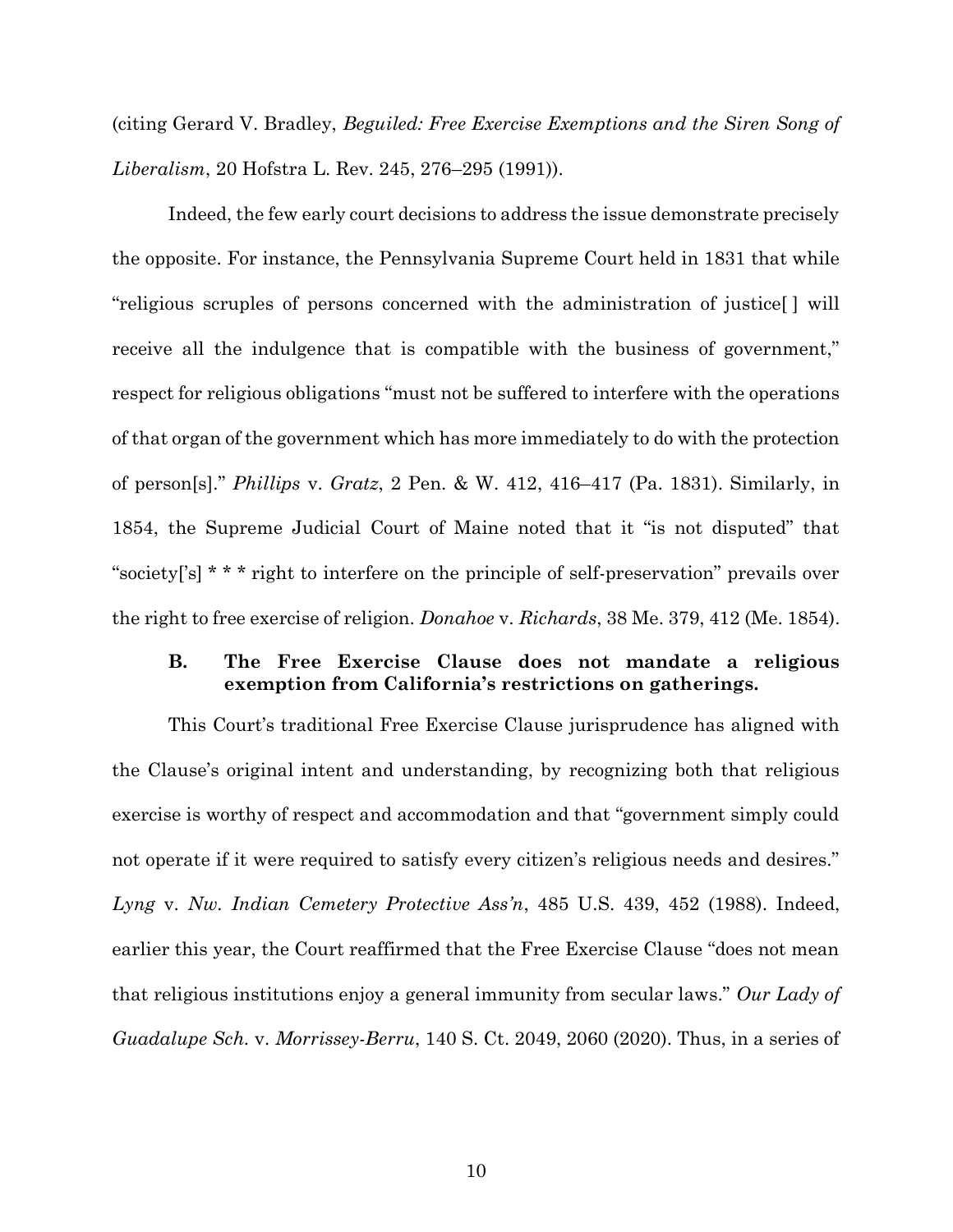long-standing decisions, the Court repeatedly acknowledged that there is no right to religious exemptions from laws that shield the public from illness.

More than a century ago, in Jacobson v. Massachusetts, 197 U.S. 11, 25 (1905), the Court upheld a mandatory-vaccination law aimed at stopping the spread of smallpox. The Court explained that "[r]eal liberty for all could not exist under the operation of a principle which recognizes the right of each individual person to use his own [liberty] \* \* \* regardless of the injury that may be done to others." See id. at 26. The Court straightforwardly rejected the view that the Constitution bars compulsory measures to protect health, recognizing instead the "fundamental principle that 'persons and property are subjected to all kinds of restraints and burdens in order to secure the \*\*\* health \*\*\* of the state." Id. at 26 (quoting Hannibal & St. Joseph R.R. Co. v. Husen, 95 U.S. 465, 471 (1877)). Because "a community has the right to protect itself against an epidemic of disease which threatens the safety of its members," individual rights are defined so as to ensure that government may implement reasonable restrictions to protect the public health. Id. at 27.

Although Jacobson did not specifically consider a Free Exercise Clause argument, perhaps because the Clause was not yet at that time applicable against the States, several of this Court's subsequent decisions have recognized that the principles of the case apply in the free-exercise context as in all others. In Prince v. Massachusetts, 321 U.S. 158, 166 (1944), for example, the Court explained that one "cannot claim freedom from compulsory vaccination \* \* \* on religious grounds." For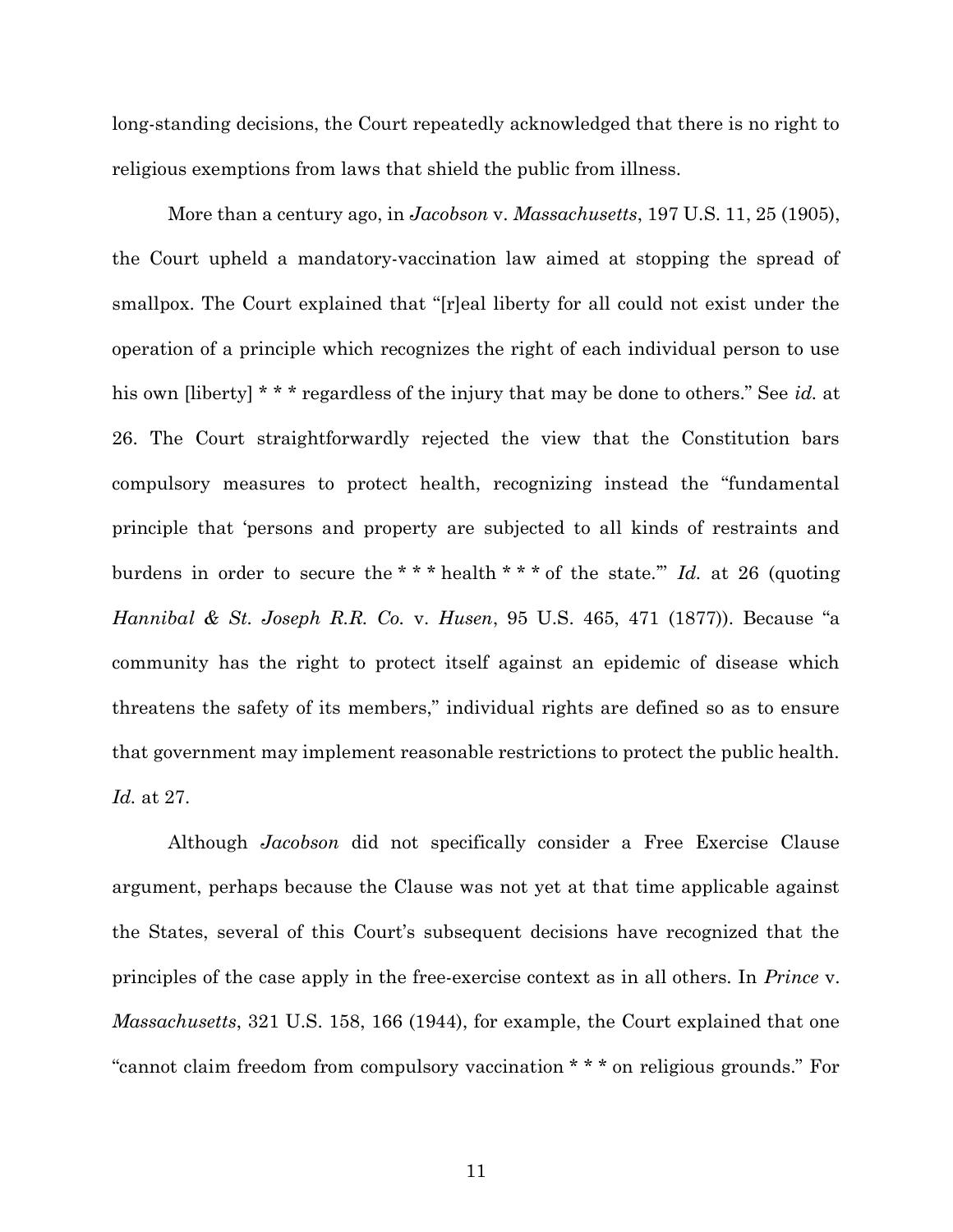the "right to practice religion freely does not include liberty to expose the community \* \* \* to communicable disease." Id. at 166–167. In Sherbert v. Verner, 374 U.S. 398, 402–403 (1963), the Court, citing Jacobson and Prince, noted that it "has rejected challenges under the Free Exercise Clause to governmental regulation of certain overt acts prompted by religious beliefs or principles" when "[t]he conduct or actions so regulated have invariably posed some substantial threat to public safety, peace or order." And in Wisconsin v. Yoder, 406 U.S. 205, 230 & n.20 (1972), the Court underscored that free-exercise claims are denied when "harm to the physical or mental health \* \* \* or to the public safety, peace, order, or welfare has been demonstrated or may be properly inferred"; in explaining that foundational principle, the Court specifically pointed to Jacobson, as well as a case expressly rejecting a freeexercise challenge to a mandatory-vaccination law (Wright v. DeWitt Sch. Dist. No. 1, 385 S.W.2d 644 (Ark. 1965)), and a case rejecting an attempt to use the Free Exercise Clause to block a lifesaving blood transfusion (Application of President & Dirs. of Georgetown Coll., Inc., 331 F.2d 1000, 1007–1010 (D.C. Cir. 1964) (Wright, J., in chambers)).

Expanding the reach of Diocese of Brooklyn to strike down the restrictions at issue here would be not only contrary to these precedents but also irreconcilable with the original understanding and intent of the Free Exercise Clause, which the cases reflect. And the special factual circumstances that the Court emphasized in Diocese of Brooklyn are not present here: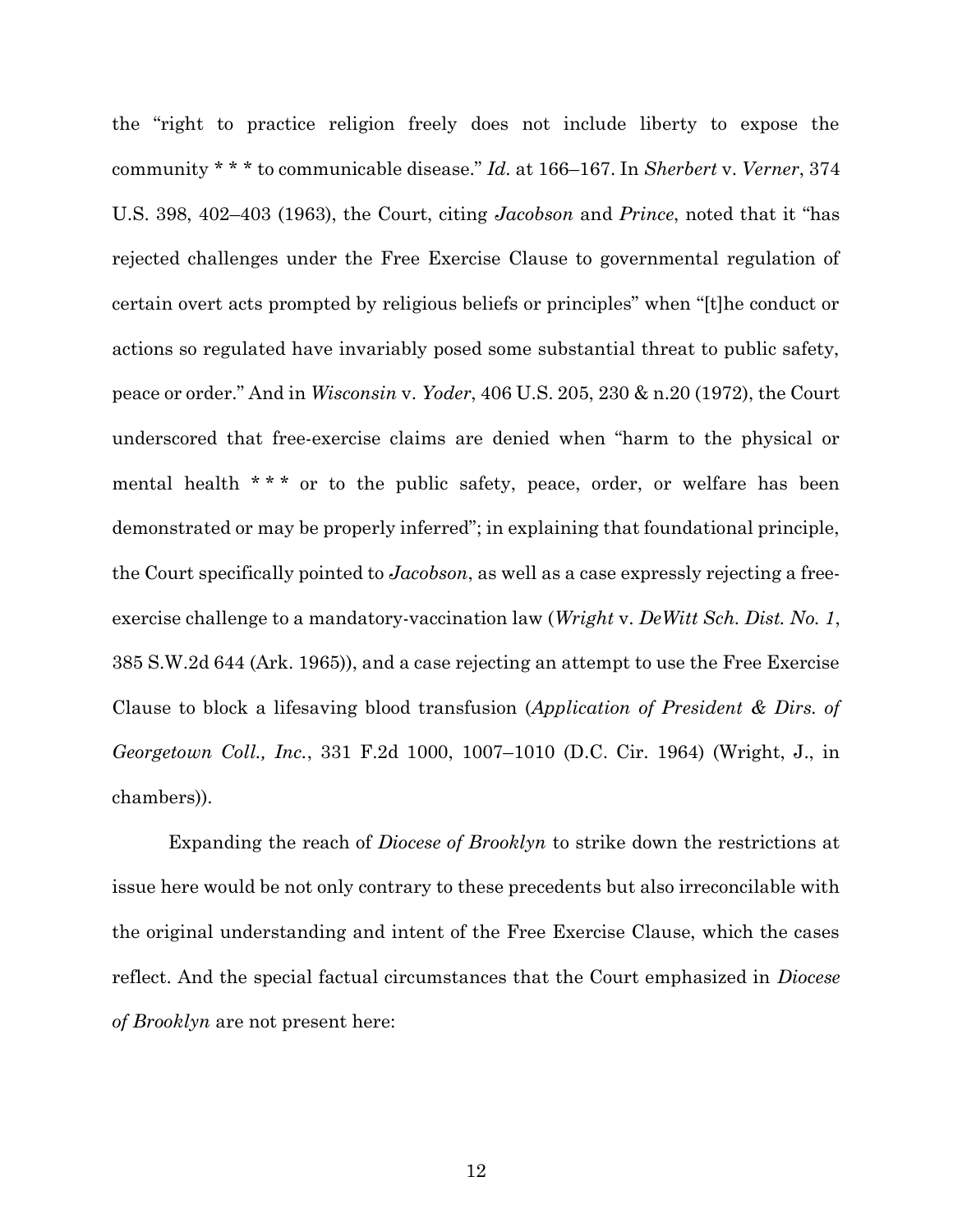• Whereas the Court concluded in *Diocese of Brooklyn* that official "statements made in connection with the challenged rules can be viewed as targeting" ultra-Orthodox Jews (141 S. Ct. at 66), the record here contains no evidence whatever of antireligious animus.

• Whereas in *Diocese of Brooklyn* "[t]he restrictions at issue \* \* \* effectively barr[ed] many from attending religious services" (id. at 68), California specially accommodates religion by allowing outdoor worship services of unlimited size (see Applicants' Appendix A at 53; Applicants' Appendix D-1 at 21–22).

• Whereas in *Diocese of Brooklyn* the Court determined that "the regulations \* \* \* single out houses of worship for especially harsh treatment" (141 S. Ct. at 66), California restricts numerous nonreligious activities to the same extent as indoor religious services and limits much more strictly than New York did other nonreligious activities that the Court referenced in its analysis (compare id. at 66–67 with Applicants' Appendix A at 53–54 and Blueprint for  $\alpha$ Safer Economy, COVID19.CA.GOV (updated Jan. 26, 2021), https://bit.ly/2NFGFH1 (section entitled "Find the status for activities in your county")).

 Whereas in Diocese of Brooklyn New York's "Governor himself admitted [that] the [challenged] executive order [was] 'not a policy being written by a scalpel,' but rather [was] 'a policy being cut by a hatchet" (Agudath Israel of Am. v. Cuomo, 980 F.3d 222, 230 (2d Cir. 2020) (Park, J., dissenting)), California has

13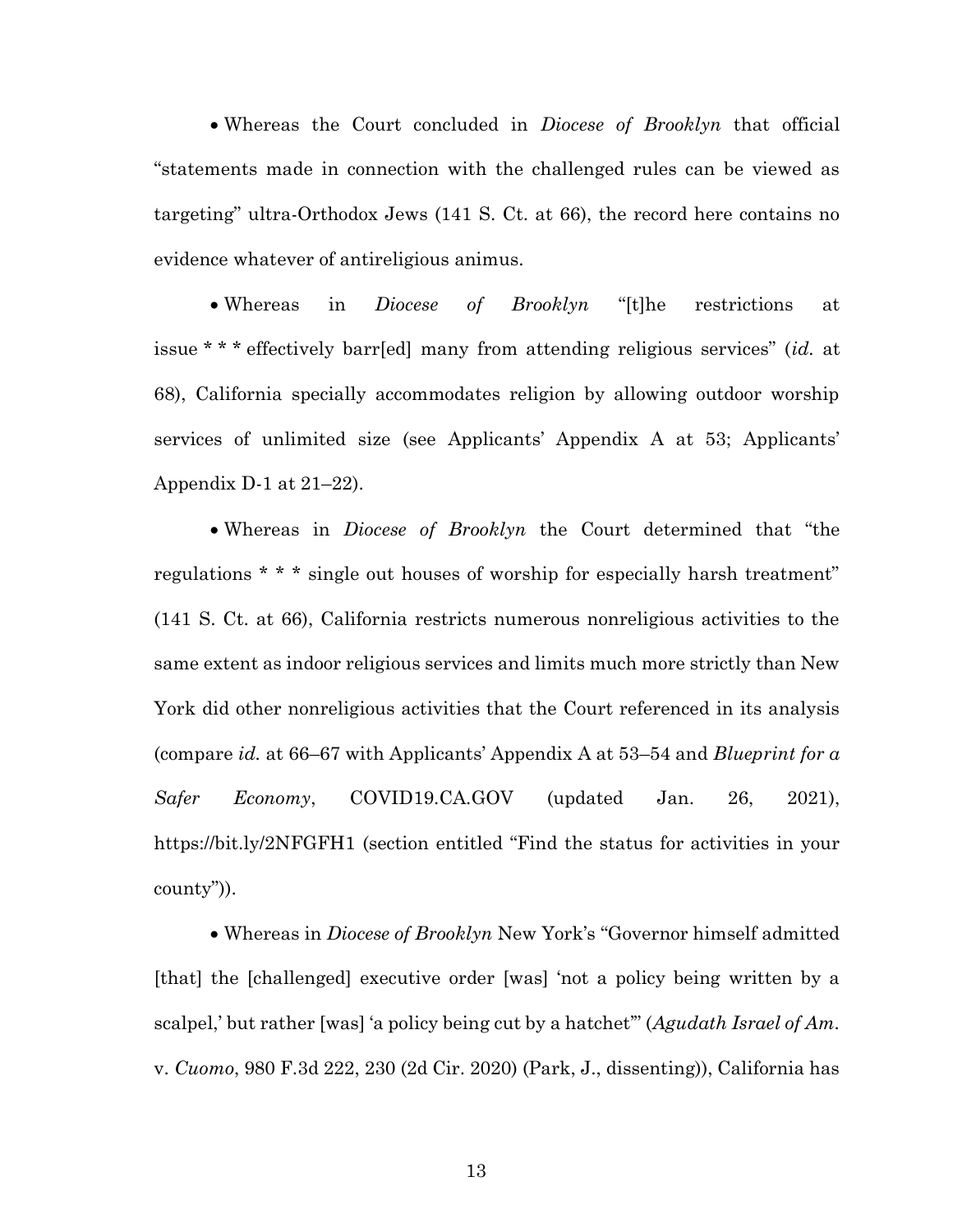carefully tailored its restrictions to the particular characteristics of specific activities based on a religion-neutral, seven-factor risk analysis performed by public-health experts (see Applicants' Appendix D-1 at 19–21).

• Whereas in *Diocese of Brooklyn* the plaintiff houses of worship voluntarily followed strict social-distancing and other safety protocols that were even more protective than what the state had required (141 S. Ct. at 67), applicants here wish to hold indoor worship services where there would be no capacity restrictions beyond six-foot distancing, where all attendees would engage in singing for up to one half of the event's length, and where church members would take part—without six-foot distancing—in baptisms, laying hands on the sick, anointing the sick with oil, and altar calls (see Application 4– 5, 10, 13–14, 37 n.20, 38).

 Whereas in Diocese of Brooklyn New York "ha[d] not shown that public health would be imperiled if less restrictive measures were imposed" (141 S. Ct. at 68), California's restrictions are necessary because of the dire public-health emergency that the State now faces—intensive care units are at capacity in much of the State; oxygen supplies are low and are reserved for the most seriously ill patients; ambulance operators have been told not to take patients to hospitals if they are unlikely to survive; those patients who do get taken to hospitals must often wait in ambulances for many hours before they are admitted; emergency dispatchers sometimes have no ambulances to pick up other COVID-19 victims as a result; some emergency rooms are turning critically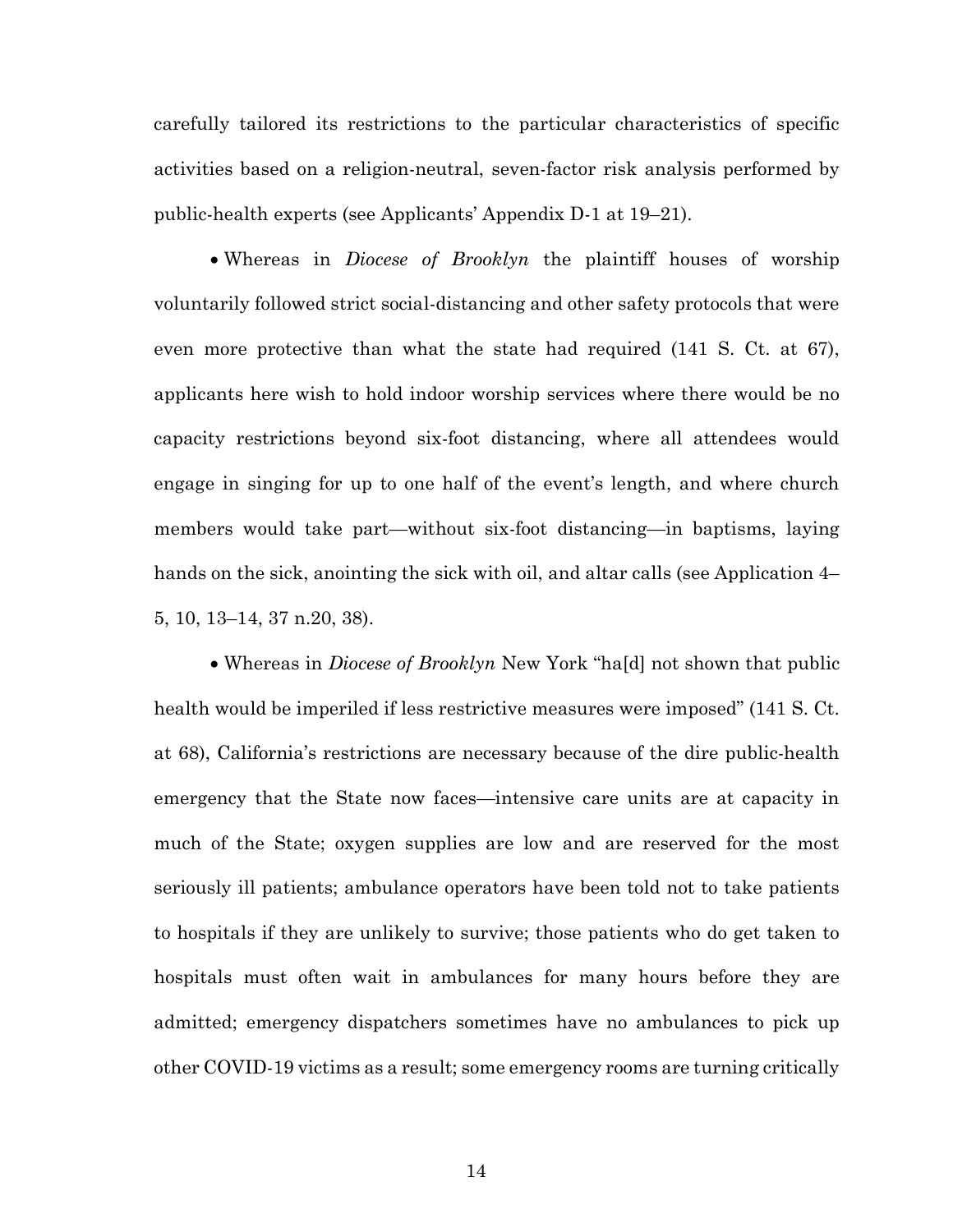ill patients away because they are full; and deadlier, more contagious variants of the virus threaten to make the crisis even worse (see Alexandra Meeks et al., 'Human Disaster' Unfolding in LA Will Get Worse, Experts Say, CNN (Jan. 5, 2021), https://cnn.it/2Lj8K5U; Matt Gutman et al., With LA Hospitals Overwhelmed by COVID-19, EMS Told Not to Transport Certain Patients, ABC News (Jan. 5, 2021), https://abcn.ws/39dKhqS; Stefanie Dazio, In Ambulances, an Unseen, Unwelcome Passenger: COVID-19, AP (Jan. 25, 2021), https://bit.ly/3sZCiqw; William Booth, Boris Johnson Says British Coronavirus Variant May Be More Deadly, Wash. Post (Jan. 22, 2021), https://wapo.st/2Mq23iM; Tracking COVID-19 in California, COVID19.CA.GOV (updated Jan. 26, 2021), https://bit.ly/3cgeE38 (section entitled "Current tier assignments as of January 26, 2021").

#### **CONCLUSION**

The Court should stay true to the original intent and understanding of the precious right of religious free exercise—and to the Court's long-standing, consistent precedents—by denying the application.